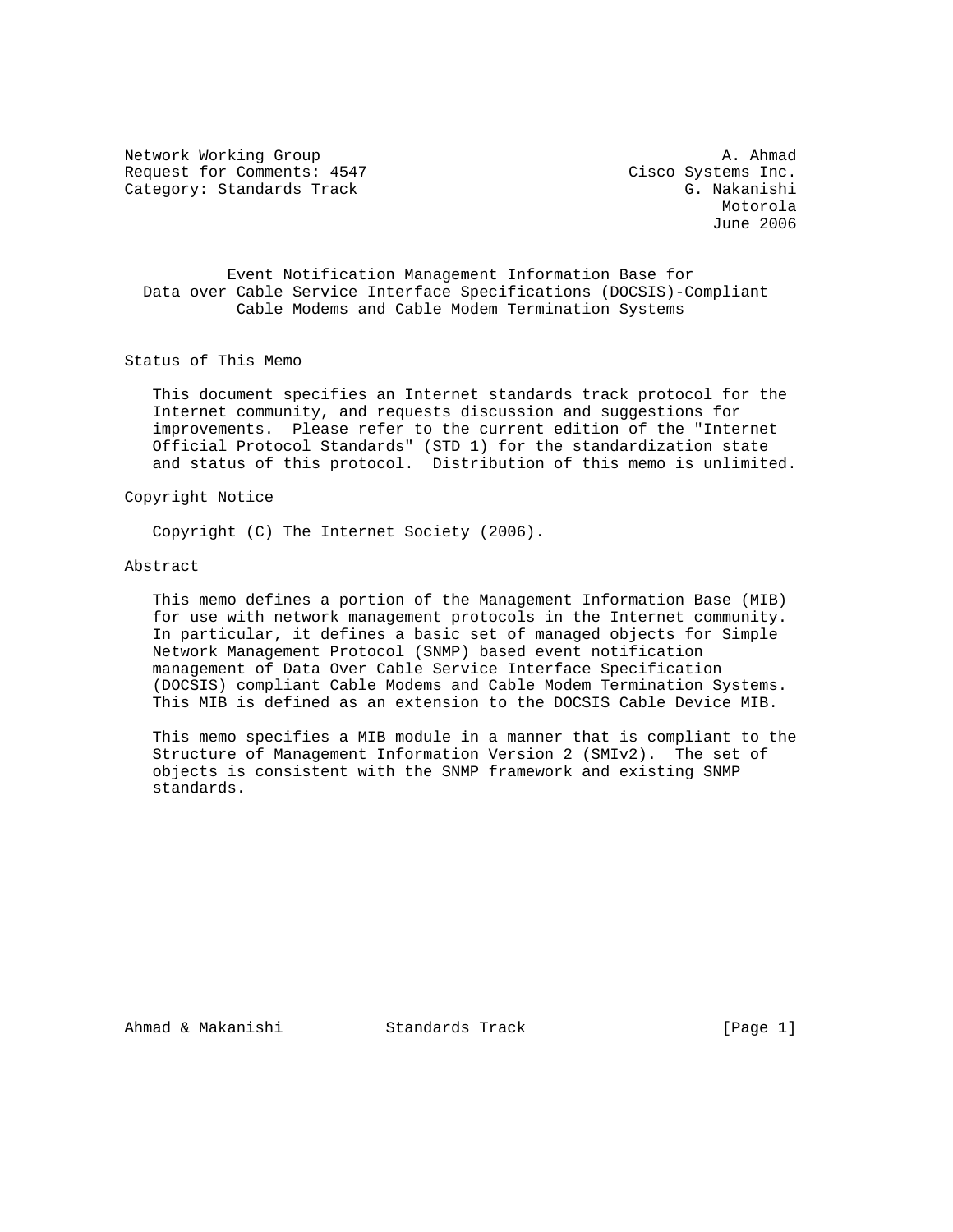## Table of Contents

|                | 1. The Internet-Standard Management Framework 2 |
|----------------|-------------------------------------------------|
|                |                                                 |
|                | 2.1. BPI - Baseline Privacy Interface 3         |
|                | 2.2. BPI - Baseline Privacy Plus Interface 3    |
|                |                                                 |
|                |                                                 |
|                | CMTS - Cable Modem Termination System 3<br>25   |
|                | 2.6.                                            |
|                |                                                 |
|                |                                                 |
|                |                                                 |
|                |                                                 |
|                |                                                 |
|                | 2.12.                                           |
|                |                                                 |
|                |                                                 |
|                |                                                 |
|                |                                                 |
| 4              |                                                 |
| 5 <sub>1</sub> |                                                 |
| б.             |                                                 |
| $7$ .          |                                                 |
| 8.             |                                                 |
| 9              |                                                 |
|                |                                                 |
|                |                                                 |

### 1. The Internet-Standard Management Framework

 For a detailed overview of the documents that describe the current Internet-Standard Management Framework, please refer to section 7 of RFC 3410 [16].

 Managed objects are accessed via a virtual information store, termed the Management Information Base or MIB. MIB objects are generally accessed through the Simple Network Management Protocol (SNMP). Objects in the MIB are defined using the mechanisms defined in the Structure of Management Information (SMI). This memo specifies a MIB module that is compliant to the SMIv2, which is described in STD 58, RFC 2578 [2], STD 58, RFC 2579 [3] and STD 58, RFC 2580 [4].

2. Glossary

 The terms in this document are derived either from normal cable system usage, or from the documents associated with the Data Over Cable Service Interface Specification (DOCSIS) process.

Ahmad & Makanishi Standards Track (Page 2)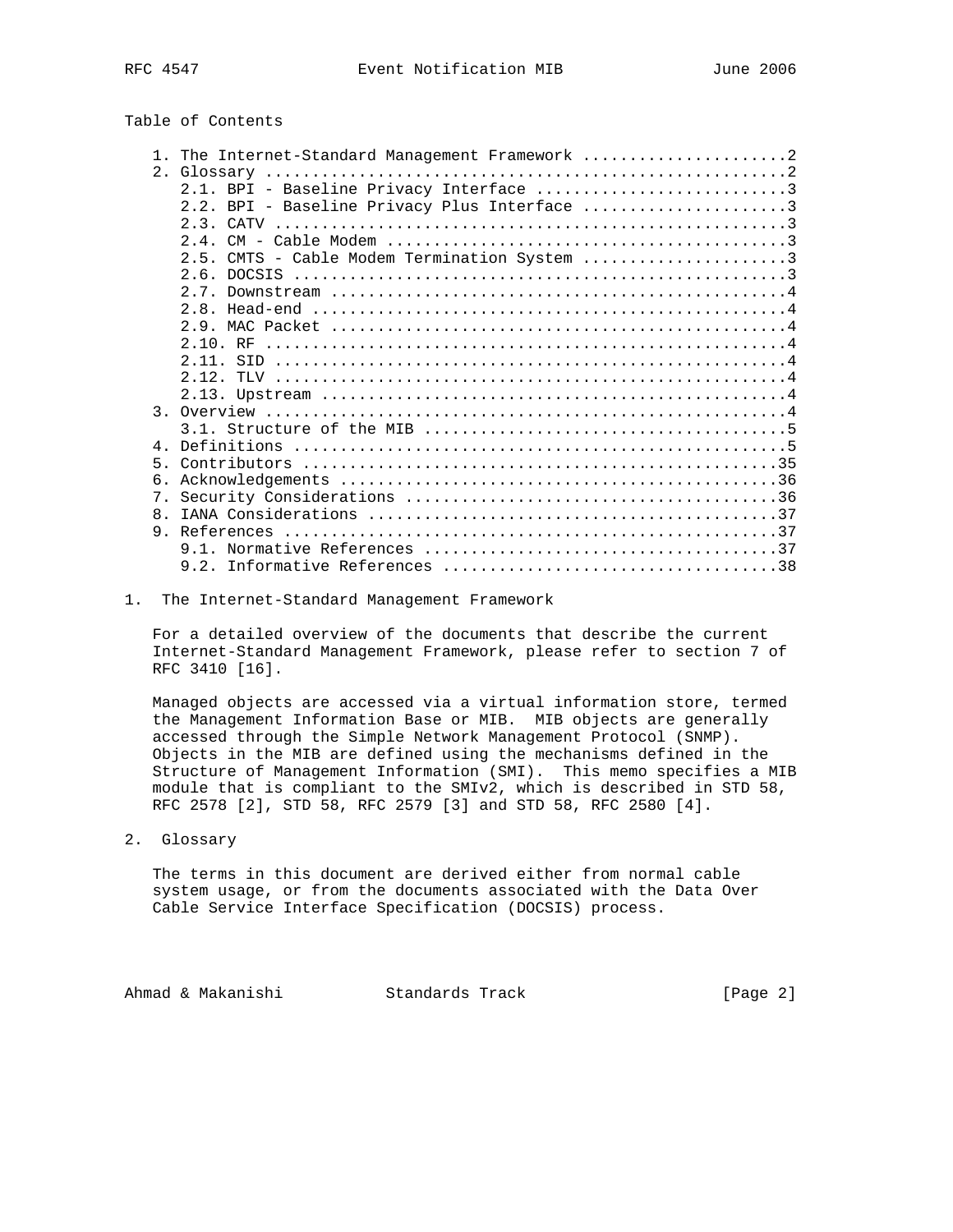2.1. BPI - Baseline Privacy Interface

 A mechanism for providing data privacy over the HFC network in DOCSIS 1.0 systems [8].

2.2. BPI - Baseline Privacy Plus Interface

 A mechanism that extends the Baseline Privacy Interface with the addition of CM authentication over the HFC network in DOCSIS 1.1/2.0 systems and beyond [9].

2.3. CATV

 Originally "Community Antenna Television", now used to refer to any cable or hybrid fiber and cable system used to deliver video signals to a community.

2.4. CM - Cable Modem

 A CM acts as a "slave" station in a DOCSIS-compliant cable data system.

2.5. CMTS - Cable Modem Termination System

 A generic term covering a cable bridge or cable router in a head-end. A CMTS acts as the master station in a DOCSIS-compliant cable data system. It is the only station that transmits downstream, and it controls the scheduling of upstream transmissions by its associated CMs.

2.6. DOCSIS

 DOCSIS stands for "Data-over-Cable Service Interface Specifications" and refers to the ITU-T J.112 Annex B standard for cable modem systems [10], [13] commonly known as DOCSIS 1.0. The DOCSIS 1.1 specification is an extension of DOCSIS 1.0, with new features to support quality of service, fragmentation, and requirements for European cable plants [14].

 DOCSIS 2.0 [15] builds upon DOCSIS 1.1 and provides all of the features and functionality that DOCSIS 1.1 provides. In addition, it provides some significant enhancements in upstream capacity over DOCSIS 1.1, such as 30.72 Mbps maximum upstream channel capacity, Synchronous-Code Division Multiple Access (CDMA) operation, increased robustness to upstream noise and channel impairments, Enhanced Reed- Solomon error correction, and Trellis Coded Modulation.

Ahmad & Makanishi Standards Track [Page 3]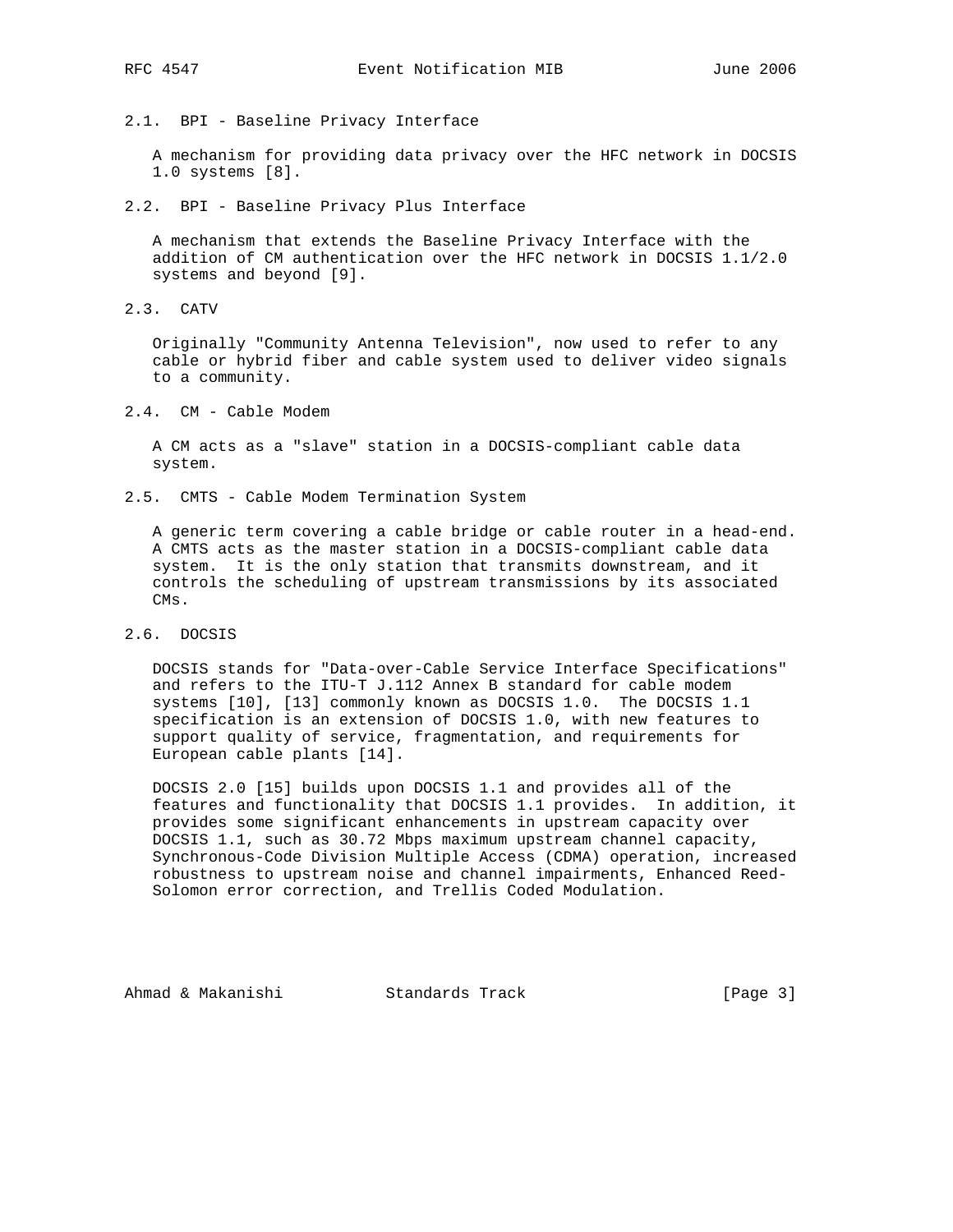# 2.7. Downstream

The direction from the CMTS to the CM.

#### 2.8. Head-end

 The origination point in most cable systems of the subscriber video signals. Generally also the location of the CMTS equipment.

## 2.9. MAC Packet

A term referring to DOCSIS Protocol Data Unit (PDU).

2.10. RF

A term referring to Radio Frequency.

2.11. SID

 A term referring to DOCSIS Service ID. The SID identifies a particular upstream bandwidth allocation and class-of-service management for DOCSIS, and identifies a particular bidirectional security association for BPI.

2.12. TLV

 TLV stands for Type/Length/Value. TLV is an encoding method consisting of three fields. The first field indicates the type of element, the second field indicates the length of the element, and the third field contains the element's value.

2.13. Upstream

The direction from the CM to the CMTS.

3. Overview

 Offering High Speed Internet Service in the cable industry has become extremely successful. DOCSIS devices are being deployed at a rate of multiple thousands per day. Although operators are enjoying successful deployment, they are also facing the challenge of properly managing deployed devices. Operators are using Simple Network Management Protocol, a set of Management Information Base (MIB) required by DOCSIS, and SNMP Notifications to manage deployed DOCSIS devices. The usage of SNMP Notification for event reporting is becoming more popular as an effective and efficient method for network monitoring.

Ahmad & Makanishi Standards Track [Page 4]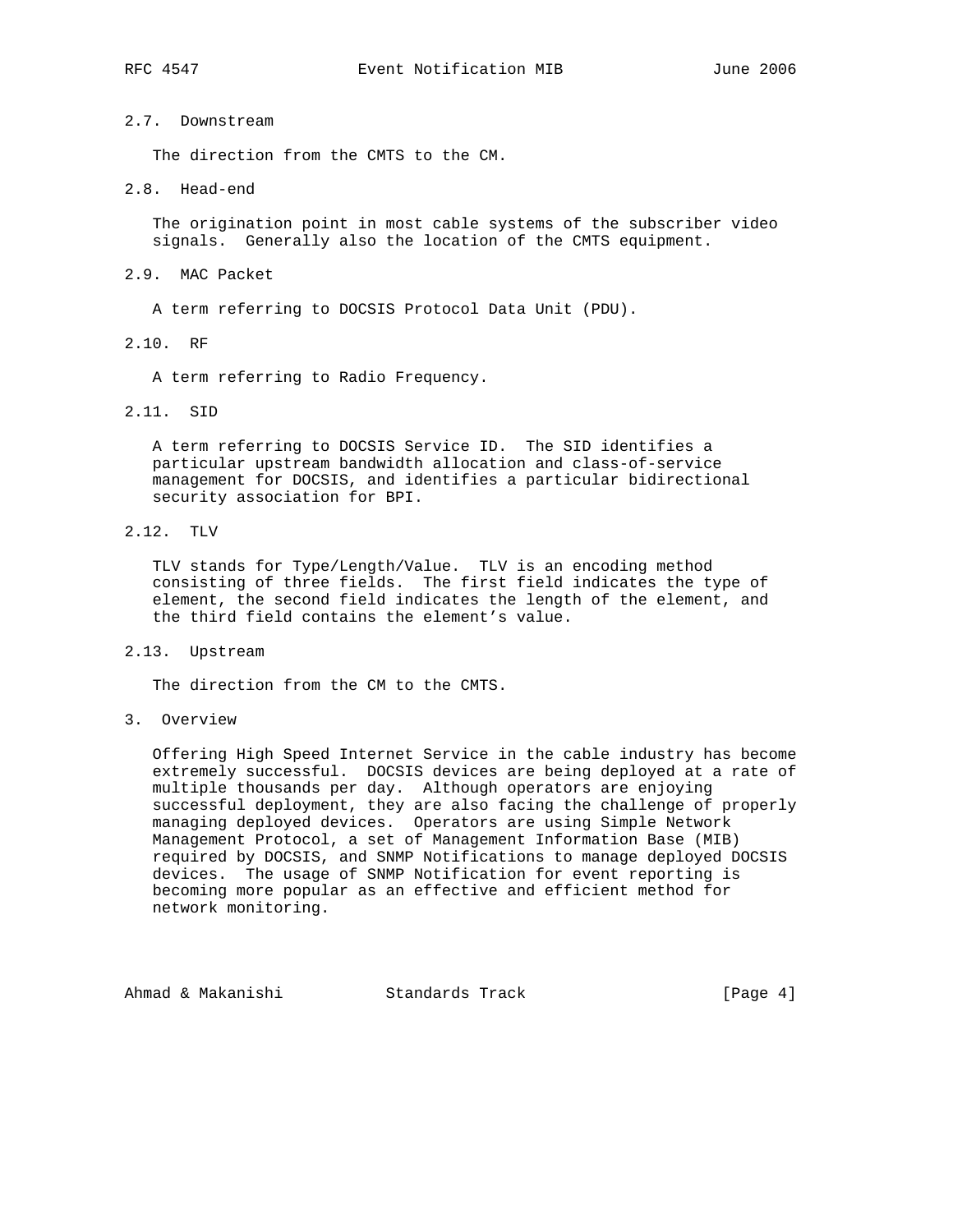Unfortunately, only a minimal set of SNMP Notifications is currently available. This notification MIB, in conjunction with [11] and [12], provides a minimum set of standard DOCSIS Notifications that DOCSIS devices SHOULD support to enable successful management of DOCSIS devices and networks.

 This document defines a set of objects required for the event notification management of DOCSIS-compliant Cable Modems (CMs) and Cable Modem Termination Systems (CMTSs). The MIB module is derived from the DOCSIS [11] and [12].

 Appendix H of [11] defines all DOCSIS 1.1 required events, and Appendix D of [12] does that for DOCSIS 2.0. The notifications specified in this document are used to notify these events via SNMP.

 In this document, the key words "MUST", "MUST NOT", "REQUIRED", "SHALL", "SHALL NOT", "SHOULD", "SHOULD NOT", "RECOMMENDED", "MAY", and "OPTIONAL" are to be interpreted as described in RFC 2119 [1].

3.1. Structure of the MIB

 This DOCS-IETF-CABLE-DEVICE-NOTIFICATION-MIB was designed to extend the RFC2669 [5] notification module.

 Two groups of SNMP notification objects are defined in this document. One group defines notifications for cable modem events, and the other group defines notifications for cable modem termination system events.

 DOCSIS defines numerous events, and each event is assigned to a functional category. This MIB defines a notification object for each functional category. The varbinding list of each notification includes information about the event that occurred on the device.

4. Definitions

 The MIB module defined here IMPORTs from SNMPv2-SMI [2], SNMPv2-CONF [3], DOCS-CABLE-DEVICE-MIB [5], DOCS-IF-MIB [6], and IF-MIB [7].

DOCS-IETF-CABLE-DEVICE-NOTIFICATION-MIB DEFINITIONS ::= BEGIN

IMPORTS

 MODULE-IDENTITY, OBJECT-TYPE, NOTIFICATION-TYPE,  $min-2$  FROM SNMPv2-SMI -- RFC 2578 MODULE-COMPLIANCE,

Ahmad & Makanishi Standards Track [Page 5]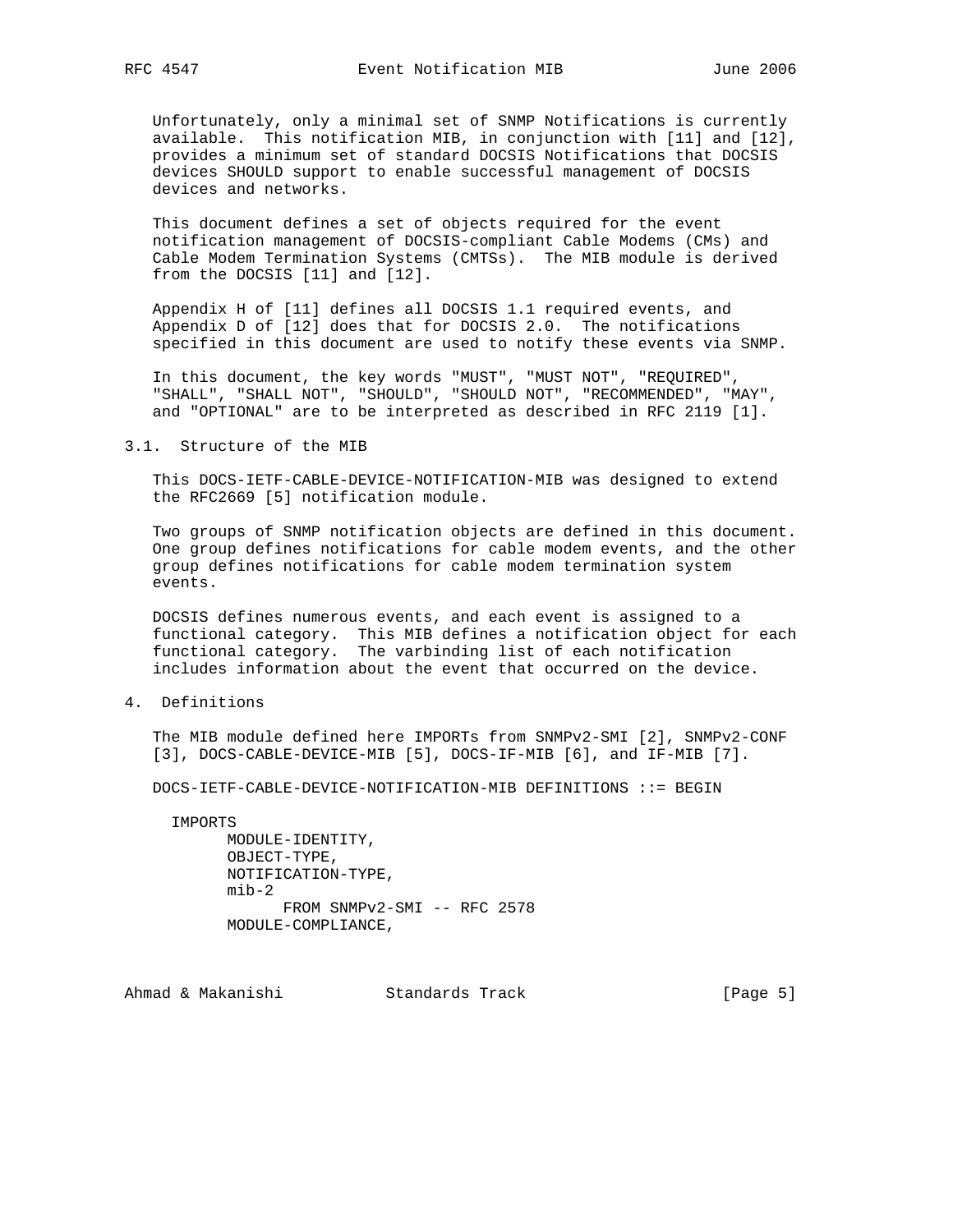OBJECT-GROUP, NOTIFICATION-GROUP FROM SNMPv2-CONF -- RFC 2580 docsDevEvLevel, docsDevEvId, docsDevEvText, docsDevSwFilename, docsDevSwServer, docsDevServerDhcp,

 docsDevServerTime FROM DOCS-CABLE-DEVICE-MIB -- RFC 2669 docsIfCmCmtsAddress,

 docsIfCmtsCmStatusMacAddress, docsIfDocsisBaseCapability, docsIfCmStatusDocsisOperMode, docsIfCmStatusModulationType, docsIfCmtsCmStatusDocsisRegMode, docsIfCmtsCmStatusModulationType FROM DOCS-IF-MIB -- RFC 4546

 ifPhysAddress FROM  $IF-MIB$ ; -- RFC 2863

docsDevNotifMIB MODULE-IDENTITY

| LAST-UPDATED | "200605240000Z" -- May 24, 2006  |  |  |
|--------------|----------------------------------|--|--|
| ORGANIZATION | "IETF IP over Cable Data Network |  |  |
|              | Working Group"                   |  |  |

CONTACT-INFO

| $\mathbf{u}$ | Azlina Ahmad                |
|--------------|-----------------------------|
|              | Postal: Cisco Systems, Inc. |
|              | 170 West Tasman Drive       |
|              | San Jose, CA 95134, U.S.A.  |
|              | Phone: 408 853 7927         |
|              | E-mail: azlina@cisco.com    |

 Greg Nakanishi Postal: Motorola 6450 Sequence Drive San Diego, CA 92121, U.S.A. Phone: 858 404 2366 E-mail: gnakanishi@motorola.com

 IETF IPCDN Working Group General Discussion: ipcdn@ietf.org

Ahmad & Makanishi Standards Track (Page 6)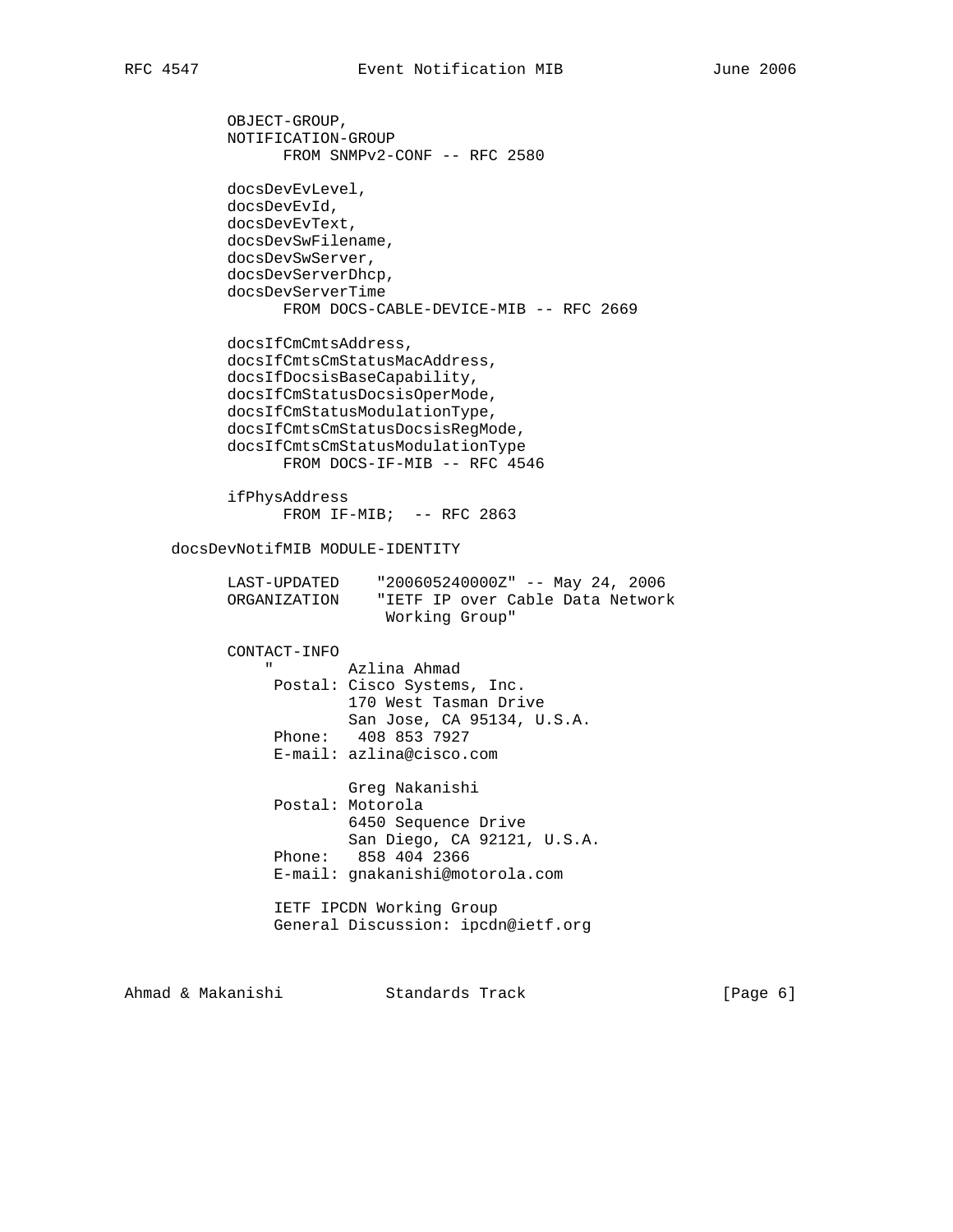Subscribe: http://www.ietf.org/mailman/listinfo/ipcdn

 Archive: ftp://ftp.ietf.org/ietf-mail-archive/ipcdn Co-chairs: Richard Woundy, richard\_woundy@cable.comcast.com Jean-Francois Mule, jf.mule@cablelabs.com" DESCRIPTION "The Event Notification MIB is an extension of the CABLE DEVICE MIB. It defines various notification objects for both cable modem and cable modem termination systems. Two groups of SNMP notification objects are defined. One group is for notifying cable modem events, and one group is for notifying cable modem termination system events. DOCSIS defines numerous events, and each event is assigned to a functional category. This MIB defines a notification object for each functional category. The varbinding list of each notification includes information about the event that occurred on the device. Copyright (C) The Internet Society (2006). This version of this MIB module is part of RFC 4547; see the RFC itself for full legal notices." REVISION "200605240000Z" -- May 24, 2006 DESCRIPTION "Initial version, published as RFC 4547." ::= { mib-2 132 } docsDevNotifControl OBJECT IDENTIFIER ::= { docsDevNotifMIB 1} docsDevCmNotifs OBJECT IDENTIFIER  $::=$  { docsDevNotifMIB 2 0 } docsDevCmtsNotifs OBJECT IDENTIFIER ::= { docsDevNotifMIB 3 0 } docsDevCmNotifControl OBJECT-TYPE SYNTAX BITS { cmInitTLVUnknownNotif( 0), cmDynServReqFailNotif( 1), cmDynServRspFailNotif( 2), cmDynServAckFailNotif( 3), cmBpiInitNotif( 4), cmBPKMNotif( 5), cmDynamicSANotif( 6), cmDHCPFailNotif( 7), cmSwUpgradeInitNotif( 8), cmSwUpgradeFailNotif( 9),

Ahmad & Makanishi Standards Track [Page 7]

cmSwUpgradeSuccessNotif( 10),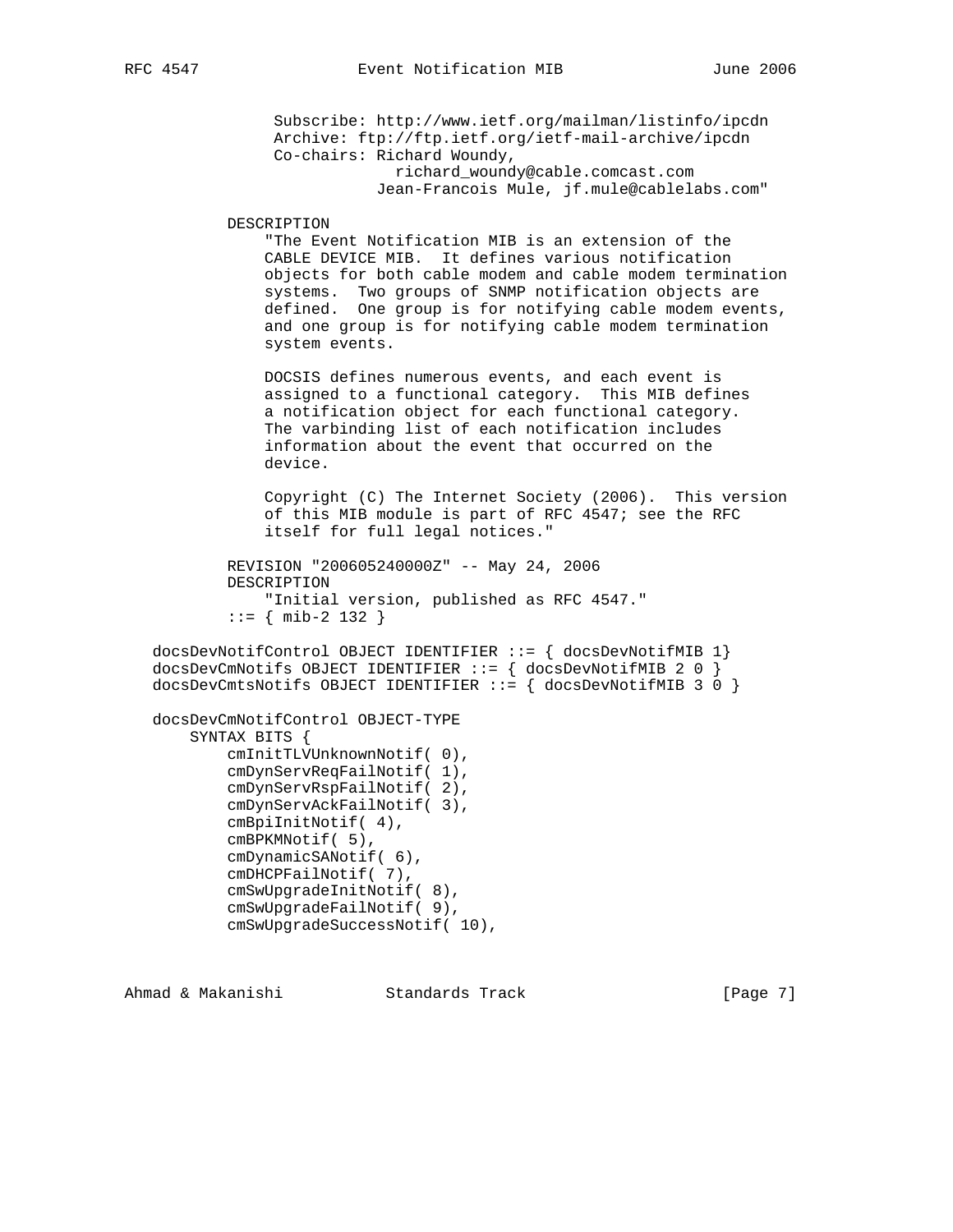```
 cmSwUpgradeCVCNotif( 11),
             cmTODFailNotif( 12),
             cmDCCReqFailNotif( 13),
             cmDCCRspFailNotif( 14),
             cmDCCAckFailNotif( 15)
         }
       MAX-ACCESS read-write
        STATUS current
       DESCRIPTION
             "The object is used to enable specific CM notifications.
             For example, if the first bit is set, then
             docsDevCmInitTLVUnknownNotif is enabled. If it is not set,
             the notification is disabled. Note that notifications are
             also under the control of the MIB modules defined in
             RFC3413.
             If the device is rebooted,the value of this object SHOULD
             revert to the default value.
" "The Contract of the Contract of the Contract of the Contract of the Contract of the Contract of the Contract of the Contract of the Contract of the Contract of the Contract of the Contract of the Contract of the Contrac
       DEFVAL \{\{\}\} ::= { docsDevNotifControl 1 }
    docsDevCmtsNotifControl OBJECT-TYPE
         SYNTAX BITS {
             cmtsInitRegReqFailNotif( 0),
             cmtsInitRegRspFailNotif( 1),
             cmtsInitRegAckFailNotif( 2),
             cmtsDynServReqFailNotif( 3),
             cmtsDynServRspFailNotif( 4),
             cmtsDynServAckFailNotif( 5),
             cmtsBpiInitNotif( 6),
             cmtsBPKMNotif( 7),
             cmtsDynamicSANotif( 8),
             cmtsDCCReqFailNotif( 9),
             cmtsDCCRspFailNotif( 10),
             cmtsDCCAckFailNotif( 11)
 }
         MAX-ACCESS read-write
         STATUS current
         DESCRIPTION
             "The object is used to enable specific CMTS notifications.
             For example, if the first bit is set, then
             docsDevCmtsInitRegRspFailNotif is enabled. If it is not set,
             the notification is disabled. Note that notifications are
             also under the control of the MIB modules defined in
             RFC3413.
```

```
Ahmad & Makanishi Standards Track [Page 8]
```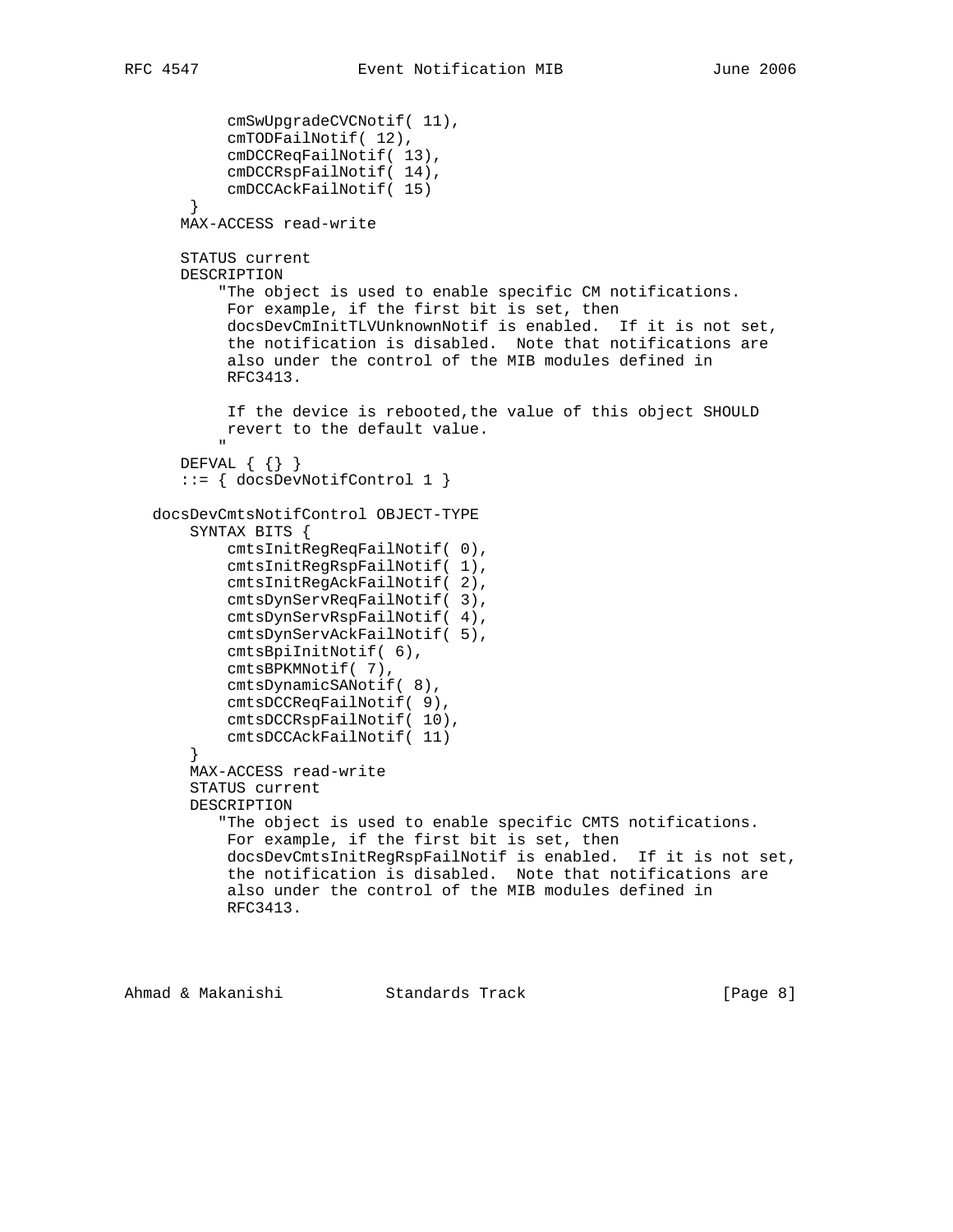```
 If the device is rebooted,the value of this object SHOULD
              revert to the default value.
" "The Contract of the Contract of the Contract of the Contract of the Contract of the Contract of the Contract of the Contract of the Contract of the Contract of the Contract of the Contract of the Contract of the Contrac
         DEFVAL { {} }
          ::= { docsDevNotifControl 2 }
    docsDevCmInitTLVUnknownNotif NOTIFICATION-TYPE
         OBJECTS {
               docsDevEvLevel,
               docsDevEvId,
               docsDevEvText,
               ifPhysAddress,
               docsIfCmCmtsAddress,
               docsIfDocsisBaseCapability,
               docsIfCmStatusDocsisOperMode,
               docsIfCmStatusModulationType
 }
          STATUS current
         DESCRIPTION
               "Notification to indicate that an unknown TLV was
                 encountered during the TLV parsing process.
                This notification sends additional information about
                the event by including the following objects in its
                varbinding list.
                - docsDevEvLevel: the priority level associated with the
                   event.
                - docsDevEvId: the unique identifier of the event that
                  occurred.
                - docsDevEvText: a textual description of the event.
                - ifPhysAddress: the MAC address of the cable
                  interface of this cable modem.
                - docsIfCmCmtsAddress: the MAC address of the CMTS
                  to which the CM is connected (if there is a cable
                   card/interface in the CMTS, then it is actually the
                  MAC address of the cable interface to which it is
                  connected).
                - docsIfDocsisBaseCapability: the highest
                   version of the DOCSIS specification (1.0, 1.1, 2.0)
                  that the device is capable of supporting.
                - docsIfCmStatusDocsisOperMode: the QOS level (1.0, 1.1)
                  that the CM is operating in.
                - docsIfCmStatusModulationType: the upstream modulation
                  methodology used by the CM.
" "The Contract of the Contract of the Contract of the Contract of the Contract of the Contract of the Contract of the Contract of the Contract of the Contract of the Contract of the Contract of the Contract of the Contrac
          ::= { docsDevCmNotifs 1 }
```
Ahmad & Makanishi Standards Track [Page 9]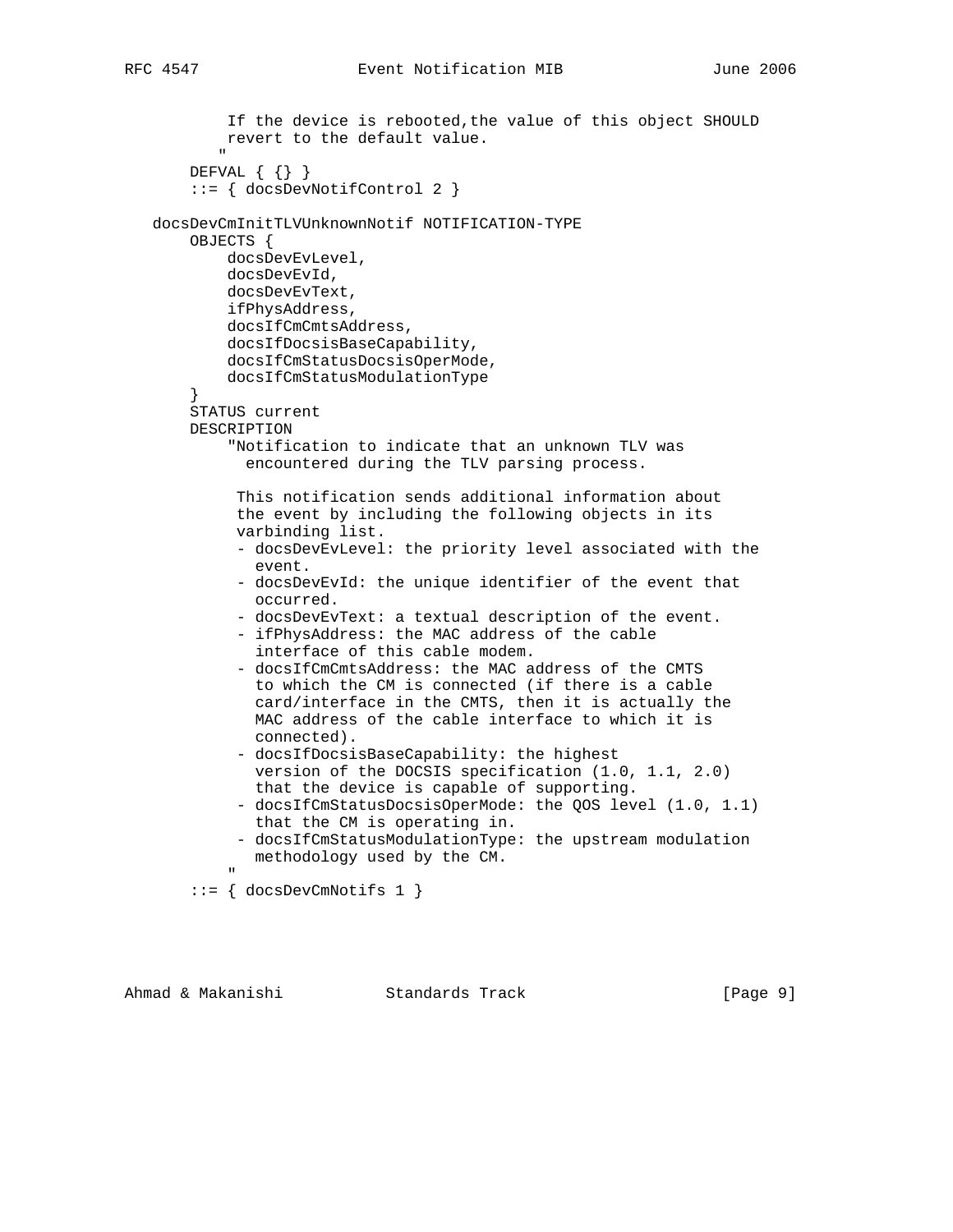```
 docsDevCmDynServReqFailNotif NOTIFICATION-TYPE
         OBJECTS {
             docsDevEvLevel,
             docsDevEvId,
             docsDevEvText,
             ifPhysAddress,
             docsIfCmCmtsAddress,
             docsIfDocsisBaseCapability,
             docsIfCmStatusDocsisOperMode,
             docsIfCmStatusModulationType
         }
         STATUS current
         DESCRIPTION
              "A notification to report the failure of a dynamic service
              request during the dynamic services process.
               This notification sends additional information about
               the event by including the following objects in its
               varbinding list.
               - docsDevEvLevel: the priority level associated with the
                 event.
               - docsDevEvId: the unique identifier of the event that
                occurred.
               - docsDevEvText: a textual description of the event.
               - ifPhysAddress: the MAC address of the cable
                 interface of this cable modem.
               - docsIfCmCmtsAddress: the MAC address of the CMTS
                 to which the CM is connected to (if there is a cable
                 card/interface in the CMTS, then it is actually the
                 MAC address of the cable interface to which it is
                connected).
               - docsIfDocsisBaseCapability: the highest
                version of the DOCSIS specification (1.0, 1.1, 2.0)
                 that the device is capable of supporting.
               - docsIfCmStatusDocsisOperMode: the QOS level (1.0, 1.1)
                 that the CM is operating in.
              - docsIfCmStatusModulationType: the upstream modulation
                 methodology used by the CM.
" "The Contract of the Contract of the Contract of the Contract of the Contract of the Contract of the Contract of the Contract of the Contract of the Contract of the Contract of the Contract of the Contract of the Contrac
         ::= { docsDevCmNotifs 2 }
    docsDevCmDynServRspFailNotif NOTIFICATION-TYPE
         OBJECTS {
             docsDevEvLevel,
             docsDevEvId,
             docsDevEvText,
             ifPhysAddress,
```
Ahmad & Makanishi Standards Track [Page 10]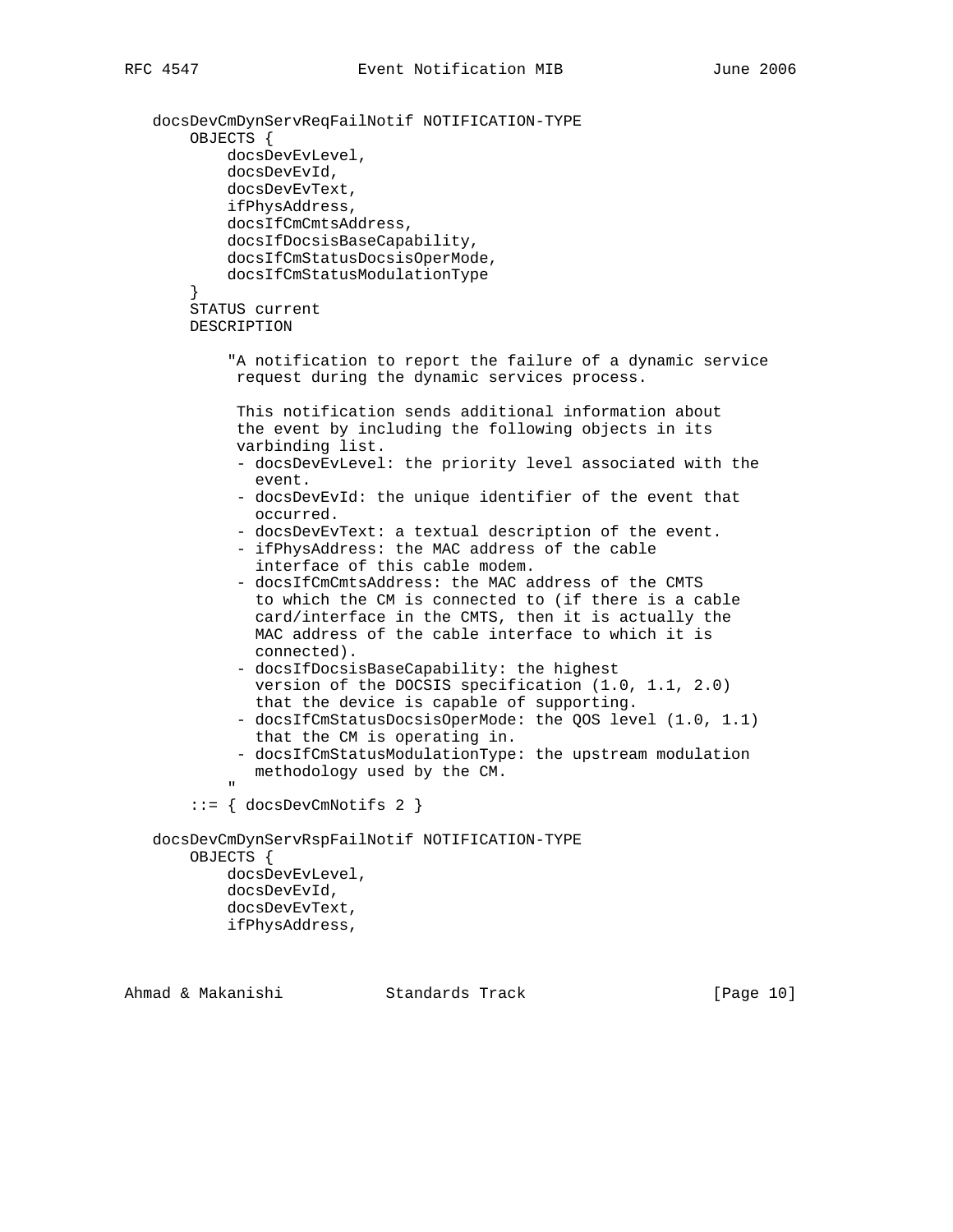```
 docsIfCmCmtsAddress,
             docsIfDocsisBaseCapability,
             docsIfCmStatusDocsisOperMode,
             docsIfCmStatusModulationType
 }
         STATUS current
        DESCRIPTION
             " A notification to report the failure of a dynamic service
              response during the dynamic services process.
              This notification sends additional information about
              the event by including the following objects in its
              varbinding list.
               - docsDevEvLevel: the priority level associated with the
                 event.
              - docsDevEvId: the unique identifier of the event that
                occurred.
               - docsDevEvText: a textual description of the event.
              - ifPhysAddress: the MAC address of the cable
                interface of this cable modem.
              - docsIfCmCmtsAddress: the MAC address of the CMTS
                to which the CM is connected (if there is a cable
                 card/interface in the CMTS, then it is actually the
                MAC address of the cable interface to which it is
                connected).
               - docsIfDocsisBaseCapability: the highest
                 version of the DOCSIS specification (1.0, 1.1, 2.0)
                 that the device is capable of supporting.
              - docsIfCmStatusDocsisOperMode: the QOS level (1.0, 1.1)
                that the CM is operating in.
              - docsIfCmStatusModulationType: the upstream modulation
               methodology used by the CM.
" "The Contract of the Contract of the Contract of the Contract of the Contract of the Contract of the Contract of the Contract of the Contract of the Contract of the Contract of the Contract of the Contract of the Contrac
         ::= { docsDevCmNotifs 3}
    docsDevCmDynServAckFailNotif NOTIFICATION-TYPE
        OBJECTS {
             docsDevEvLevel,
             docsDevEvId,
             docsDevEvText,
             ifPhysAddress,
             docsIfCmCmtsAddress,
             docsIfDocsisBaseCapability,
             docsIfCmStatusDocsisOperMode,
             docsIfCmStatusModulationType
 }
        STATUS current
```
DESCRIPTION

Ahmad & Makanishi Standards Track [Page 11]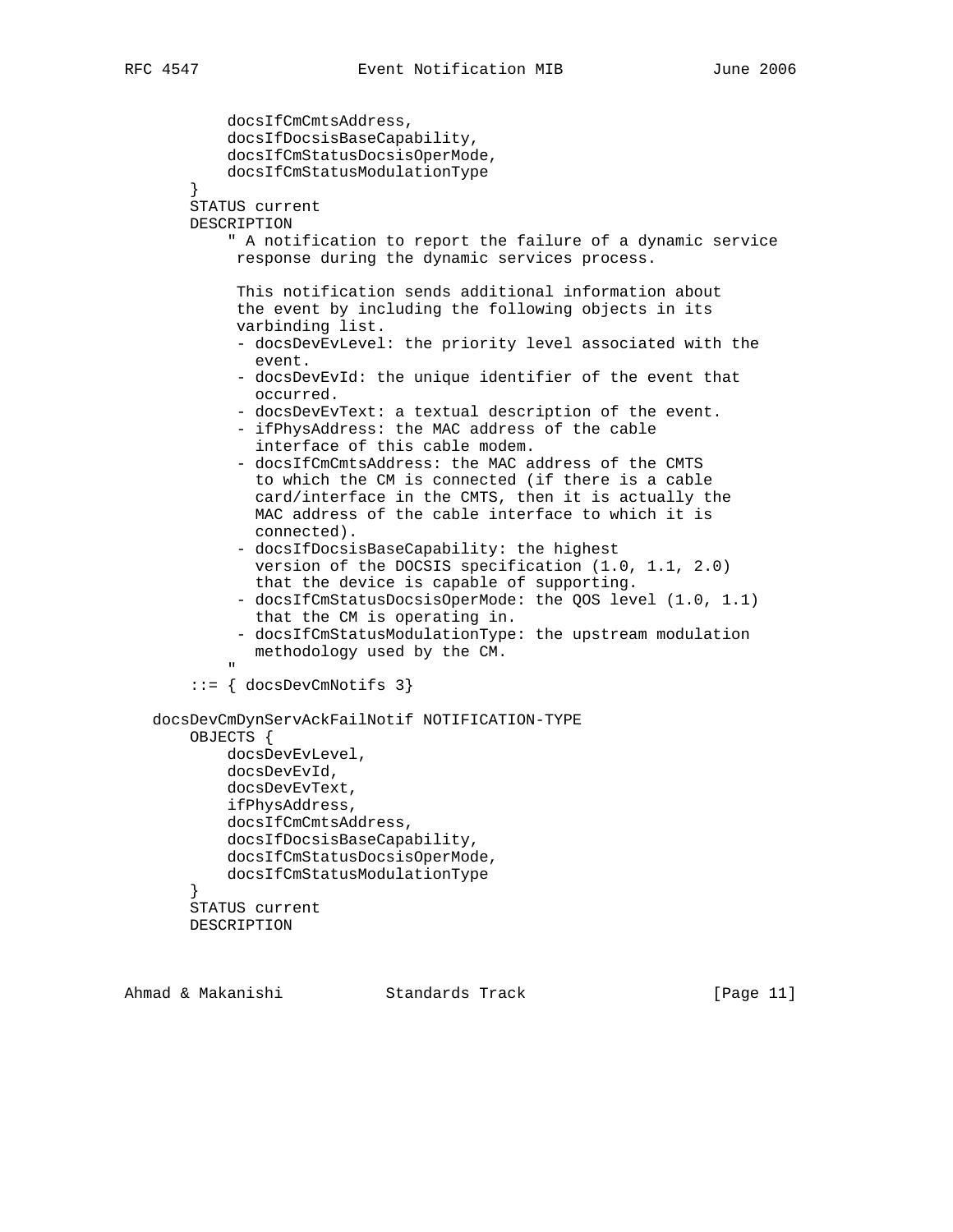"A notification to report the failure of a dynamic service acknowledgement during the dynamic services process.

 This notification sends additional information about the event by including the following objects in its varbinding list.

- docsDevEvLevel: the priority level associated with the event.
- docsDevEvId: the unique identifier of the event that occurred.
- docsDevEvText: a textual description of the event.
- ifPhysAddress: the MAC address of the cable interface of this cable modem.
- docsIfCmCmtsAddress: the MAC address of the CMTS to which the CM is connected (if there is a cable card/interface in the CMTS, then it is actually the MAC address of the cable interface to which it is connected).
- docsIfDocsisBaseCapability: the highest version of the DOCSIS specification (1.0, 1.1, 2.0) that the device is capable of supporting.
- docsIfCmStatusDocsisOperMode: the QOS level (1.0, 1.1) that the CM is operating in.
- docsIfCmStatusModulationType: the upstream modulation methodology used by the CM.

" "The Contract of the Contract of the Contract of the Contract of the Contract of the Contract of the Contract of the Contract of the Contract of the Contract of the Contract of the Contract of the Contract of the Contrac ::= { docsDevCmNotifs 4}

 docsDevCmBpiInitNotif NOTIFICATION-TYPE OBJECTS { docsDevEvLevel, docsDevEvId, docsDevEvText, ifPhysAddress, docsIfCmCmtsAddress, docsIfDocsisBaseCapability, docsIfCmStatusDocsisOperMode, docsIfCmStatusModulationType } STATUS current DESCRIPTION "A notification to report the failure of a BPI initialization attempt during the registration process. This notification sends additional information about the event by including the following objects in its varbinding list.

```
 - docsDevEvLevel: the priority level associated with the
```
Ahmad & Makanishi Standards Track [Page 12]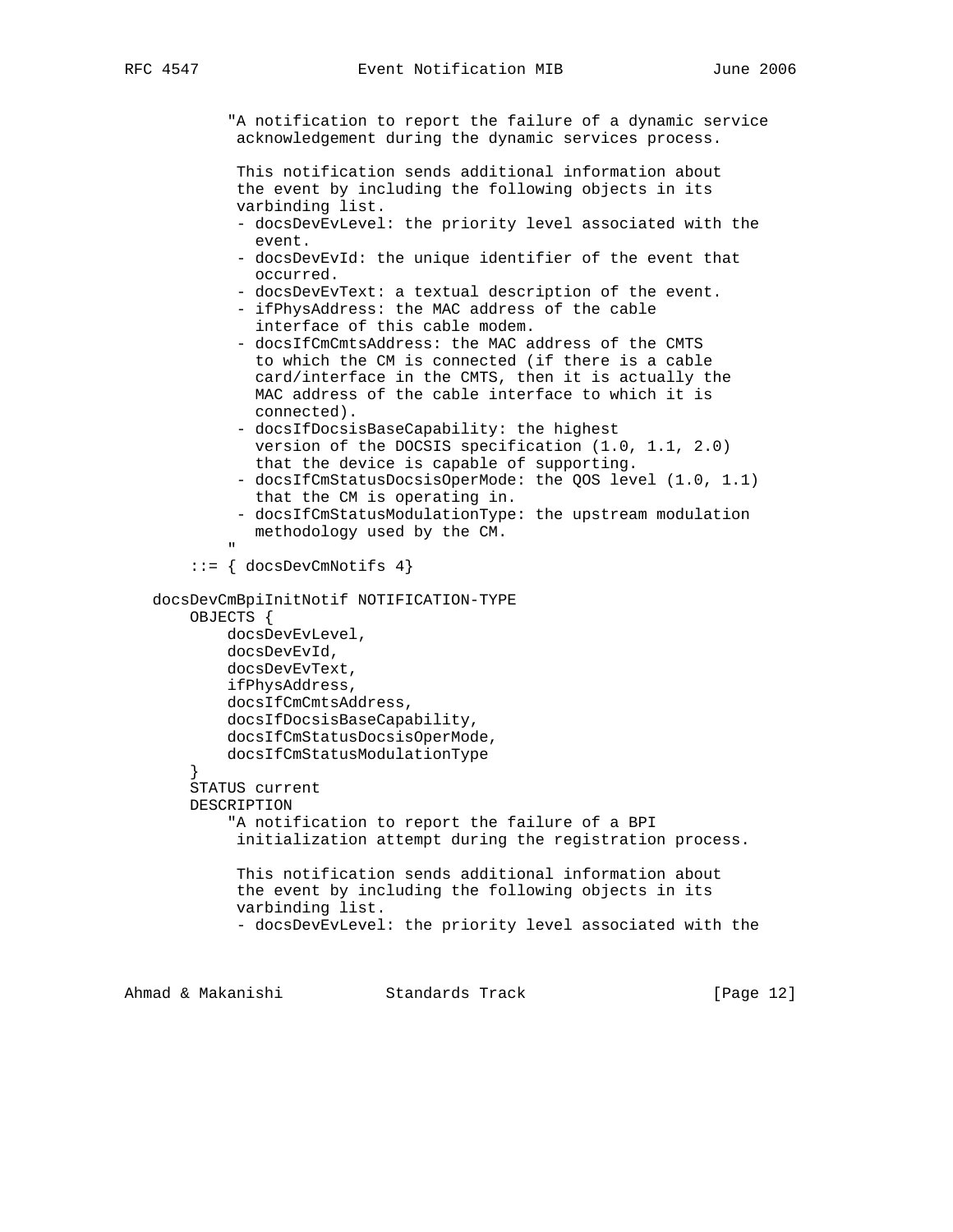```
 event.
              - docsDevEvId: the unique identifier of the event that
                occurred.
              - docsDevEvText: a textual description of the event.
              - ifPhysAddress: the MAC address of the cable
                 interface of this cable modem.
              - docsIfCmCmtsAddress: the MAC address of the CMTS
                to which the CM is connected (if there is a cable
                 card/interface in the CMTS, then it is actually the
                MAC address of the cable interface to which it is
                connected).
              - docsIfDocsisBaseCapability: the highest
                version of the DOCSIS specification (1.0, 1.1, 2.0)
                 that the device is capable of supporting.
              - docsIfCmStatusDocsisOperMode: the QOS level (1.0, 1.1)
                 that the CM is operating in.
              - docsIfCmStatusModulationType: the upstream modulation
                methodology used by the CM.
" "The Contract of the Contract of the Contract of the Contract of the Contract of the Contract of the Contract of the Contract of the Contract of the Contract of the Contract of the Contract of the Contract of the Contrac
         ::= { docsDevCmNotifs 5 }
    docsDevCmBPKMNotif NOTIFICATION-TYPE
        OBJECTS {
             docsDevEvLevel,
             docsDevEvId,
             docsDevEvText,
             ifPhysAddress,
             docsIfCmCmtsAddress,
             docsIfDocsisBaseCapability,
             docsIfCmStatusDocsisOperMode,
             docsIfCmStatusModulationType
         }
         STATUS current
        DESCRIPTION
              "A notification to report the failure of a Baseline
              Privacy Key Management (BPKM) operation.
              This notification sends additional information about
              the event by including the following objects in its
              varbinding list.
              - docsDevEvLevel: the priority level associated with the
                event.
              - docsDevEvId: the unique identifier of the event that
                occurred.
              - docsDevEvText: a textual description of the event.
              - ifPhysAddress: the MAC address of the cable
                interface of this cable modem.
              - docsIfCmCmtsAddress: the MAC address of the CMTS
```
Ahmad & Makanishi Standards Track [Page 13]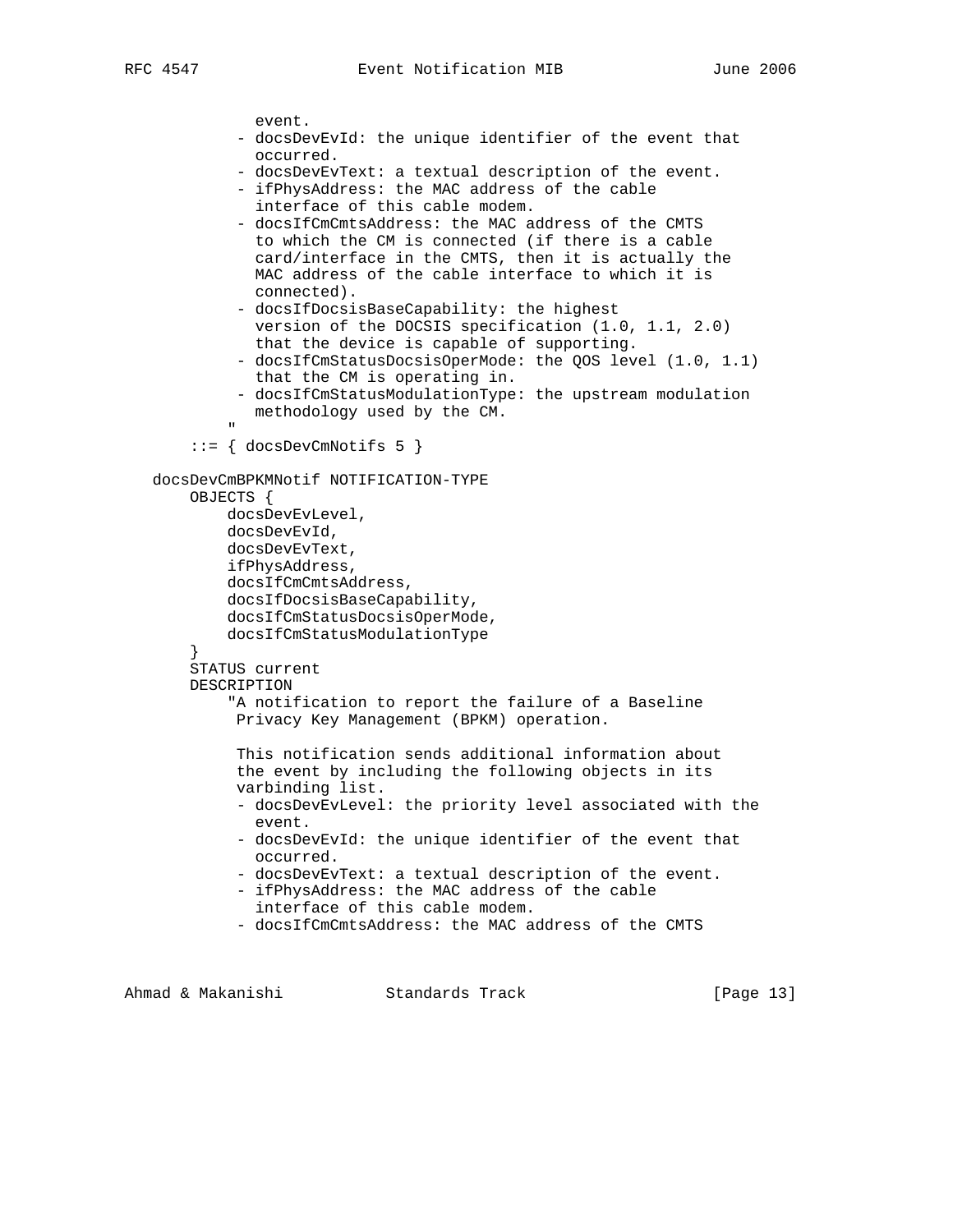```
 to which the CM is connected (if there is a cable
                 card/interface in the CMTS, then it is actually the
                 MAC address of the cable interface to which it is
                connected).
              - docsIfDocsisBaseCapability: the highest
                version of the DOCSIS specification (1.0, 1.1, 2.0)
                that the device is capable of supporting.
              - docsIfCmStatusDocsisOperMode: the QOS level (1.0, 1.1)
                that the CM is operating in.
              - docsIfCmStatusModulationType: the upstream modulation
                methodology used by the CM.
" "The Contract of the Contract of the Contract of the Contract of the Contract of the Contract of the Contract of the Contract of the Contract of the Contract of the Contract of the Contract of the Contract of the Contrac
         ::= { docsDevCmNotifs 6 }
    docsDevCmDynamicSANotif NOTIFICATION-TYPE
        OBJECTS {
             docsDevEvLevel,
             docsDevEvId,
             docsDevEvText,
             ifPhysAddress,
             docsIfCmCmtsAddress,
             docsIfDocsisBaseCapability,
             docsIfCmStatusDocsisOperMode,
             docsIfCmStatusModulationType
 }
        STATUS current
        DESCRIPTION
             "A notification to report the failure of a dynamic security
              association operation.
              This notification sends additional information about
              the event by including the following objects in its
              varbinding list.
              - docsDevEvLevel: the priority level associated with the
                event.
              - docsDevEvId: the unique identifier of the event that
                occurred.
              - docsDevEvText: a textual description of the event.
              - ifPhysAddress: the MAC address of the cable
                 interface of this cable modem.
              - docsIfCmCmtsAddress: the MAC address of the CMTS
                 to which the CM is connected (if there is a cable
                 card/interface in the CMTS, then it is actually the
                MAC address of the cable interface to which it is
                connected).
              - docsIfDocsisBaseCapability: the highest
                 version of the DOCSIS specification (1.0, 1.1, 2.0)
                 that the device is capable of supporting.
```
Ahmad & Makanishi Standards Track [Page 14]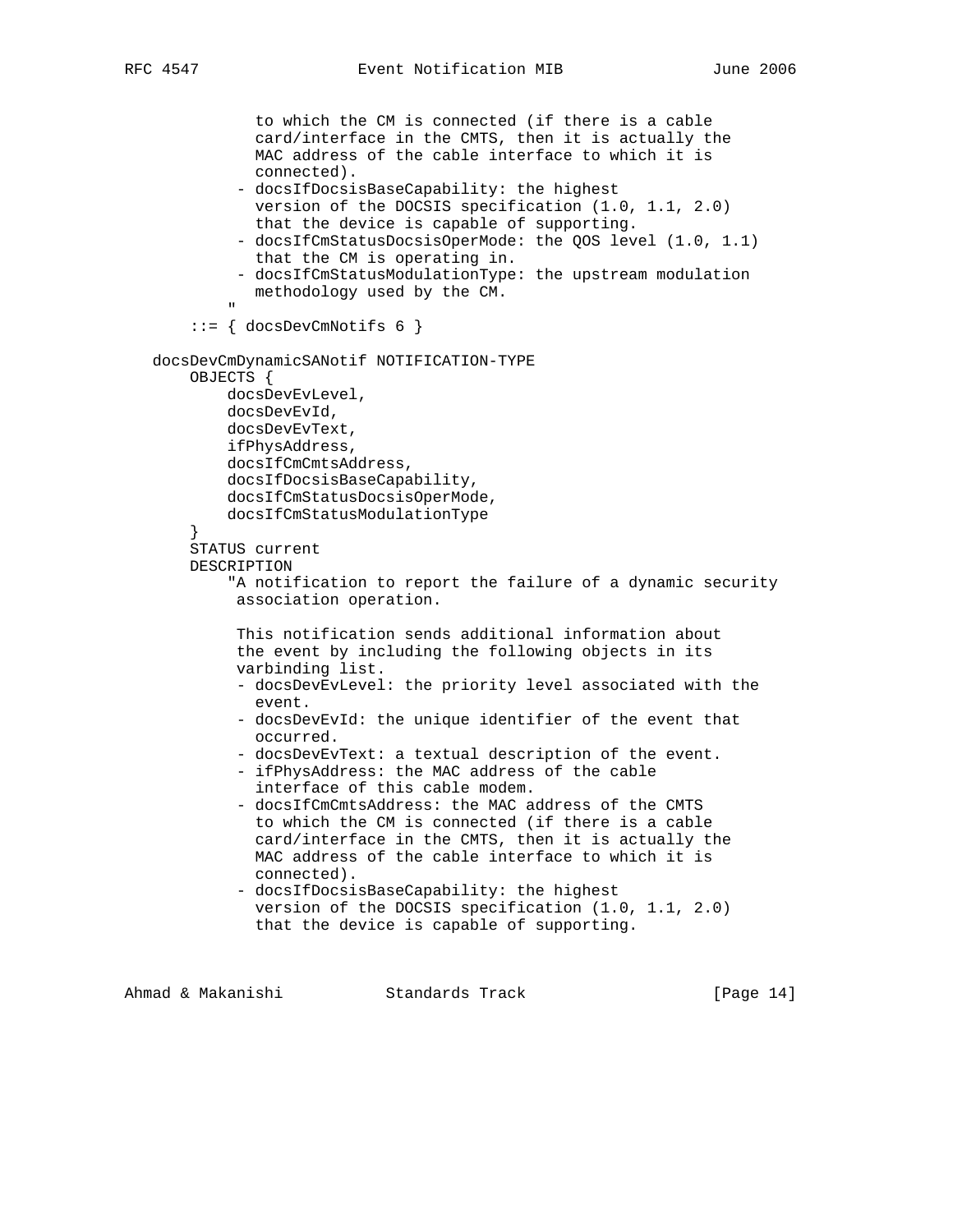- docsIfCmStatusDocsisOperMode: the QOS level (1.0, 1.1) that the CM is operating in. - docsIfCmStatusModulationType: the upstream modulation methodology used by the CM. " "The Contract of the Contract of the Contract of the Contract of the Contract of the Contract of the Contract of the Contract of the Contract of the Contract of the Contract of the Contract of the Contract of the Contrac ::= { docsDevCmNotifs 7 } docsDevCmDHCPFailNotif NOTIFICATION-TYPE OBJECTS { docsDevEvLevel, docsDevEvId, docsDevEvText, ifPhysAddress, docsIfCmCmtsAddress, docsDevServerDhcp, docsIfDocsisBaseCapability, docsIfCmStatusDocsisOperMode, docsIfCmStatusModulationType } STATUS current DESCRIPTION "A notification to report the failure of a DHCP operation. This notification sends additional information about the event by including the following objects in its varbinding list. - docsDevEvLevel: the priority level associated with the event. - docsDevEvId: the unique identifier of the event that occurred. - docsDevEvText: a textual description of the event. - ifPhysAddress: the MAC address of the cable interface of this cable modem. - docsIfCmCmtsAddress: the MAC address of the CMTS to which the CM is connected (if there is a cable card/interface in the CMTS, then it is actually the MAC address of the cable interface to which it is connected). - docsDevServerDhcp: the IP address of the DHCP server. - docsIfDocsisBaseCapability: the highest version of the DOCSIS specification (1.0, 1.1, 2.0) that the device is capable of supporting. - docsIfCmStatusDocsisOperMode: the QOS level (1.0, 1.1) that the CM is operating in. - docsIfCmStatusModulationType: the upstream modulation methodology used by the CM. " "The Contract of the Contract of the Contract of the Contract of the Contract of the Contract of the Contract of the Contract of the Contract of the Contract of the Contract of the Contract of the Contract of the Contrac ::= { docsDevCmNotifs 8 }

Ahmad & Makanishi Standards Track [Page 15]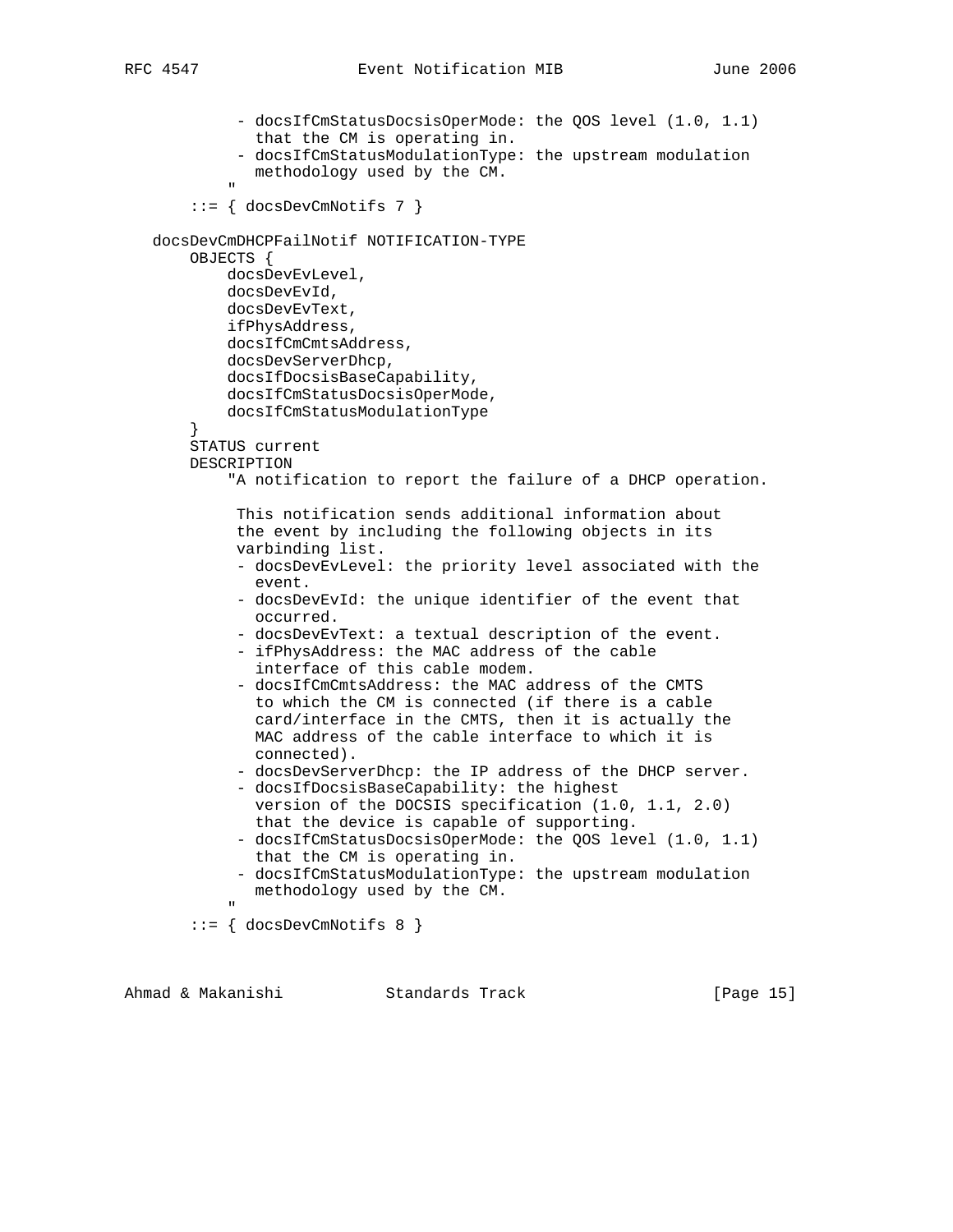docsDevCmSwUpgradeInitNotif NOTIFICATION-TYPE OBJECTS { docsDevEvLevel, docsDevEvId, docsDevEvText, ifPhysAddress, docsIfCmCmtsAddress, docsDevSwFilename, docsDevSwServer, docsIfDocsisBaseCapability, docsIfCmStatusDocsisOperMode, docsIfCmStatusModulationType } STATUS current DESCRIPTION "A notification to indicate that a software upgrade has been initiated on the device. This notification sends additional information about the event by including the following objects in its varbinding list. - docsDevEvLevel: the priority level associated with the event. - docsDevEvId: the unique identifier of the event that occurred. - docsDevEvText: a textual description of the event. - ifPhysAddress: the MAC address of the cable interface of this cable modem. - docsIfCmCmtsAddress: the MAC address of the CMTS to which the CM is connected (if there is a cable card/interface in the CMTS, then it is actually the MAC address of the cable interface to which it is connected). - docsIfDocsisBaseCapability: the highest version of the DOCSIS specification (1.0, 1.1, 2.0) that the device is capable of supporting. - docsIfCmStatusDocsisOperMode: the QOS level (1.0, 1.1) that the CM is operating in. - docsIfCmStatusModulationType: the upstream modulation methodology used by the CM. " "The Contract of the Contract of the Contract of the Contract of the Contract of the Contract of the Contract of the Contract of the Contract of the Contract of the Contract of the Contract of the Contract of the Contrac ::= { docsDevCmNotifs 9 } docsDevCmSwUpgradeFailNotif NOTIFICATION-TYPE OBJECTS { docsDevEvLevel, docsDevEvId, docsDevEvText,

Ahmad & Makanishi Standards Track [Page 16]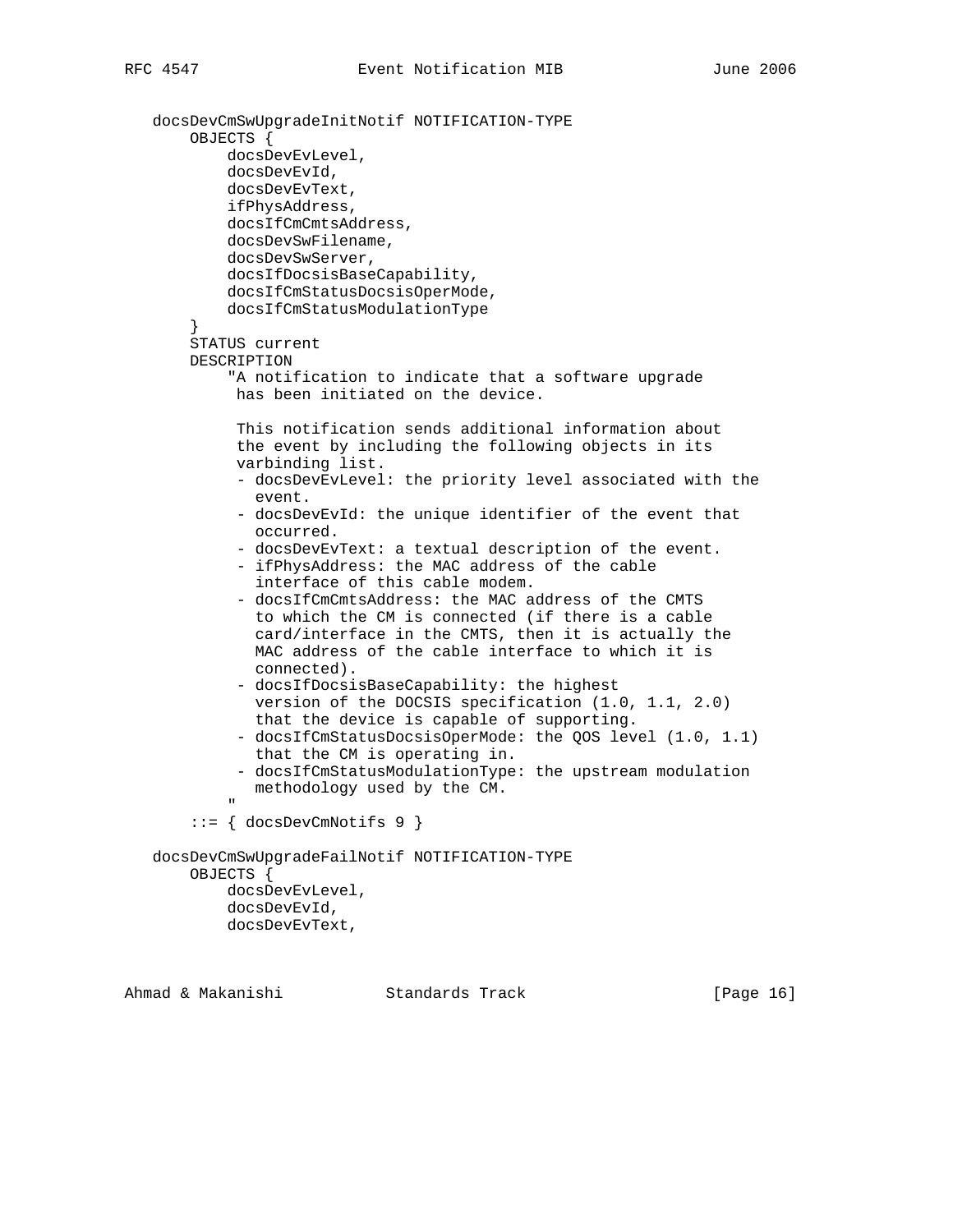```
 ifPhysAddress,
             docsIfCmCmtsAddress,
             docsDevSwFilename,
             docsDevSwServer,
             docsIfDocsisBaseCapability,
             docsIfCmStatusDocsisOperMode,
             docsIfCmStatusModulationType
 }
         STATUS current
        DESCRIPTION
             "A notification to report the failure of a software upgrade
              attempt.
              This notification sends additional information about
              the event by including the following objects in its
              varbinding list.
              - docsDevEvLevel: the priority level associated with the
                event.
              - docsDevEvId: the unique identifier of the event that
                occurred.
              - docsDevEvText: a textual description of the event.
              - ifPhysAddress: the MAC address of the cable
                interface of this cable modem.
              - docsIfCmCmtsAddress: the MAC address of the CMTS
                 to which the CM is connected (if there is a cable
                 card/interface in the CMTS, then it is actually the
                MAC address of the cable interface to which it is
                connected).
               - docsDevSwFilename: the software image file name
               - docsDevSwServer: the IP address of the server that
                the image is retrieved from.
              - docsIfDocsisBaseCapability: the highest
                version of the DOCSIS specification (1.0, 1.1, 2.0)
                that the device is capable of supporting.
              - docsIfCmStatusDocsisOperMode: the QOS level (1.0, 1.1)
                that the CM is operating in.
              - docsIfCmStatusModulationType: the upstream modulation
                methodology used by the CM.
" "The Contract of the Contract of the Contract of the Contract of the Contract of the Contract of the Contract of the Contract of the Contract of the Contract of the Contract of the Contract of the Contract of the Contrac
         ::= { docsDevCmNotifs 10 }
    docsDevCmSwUpgradeSuccessNotif NOTIFICATION-TYPE
         OBJECTS {
             docsDevEvLevel,
             docsDevEvId,
             docsDevEvText,
             ifPhysAddress,
             docsIfCmCmtsAddress,
```
Ahmad & Makanishi Standards Track [Page 17]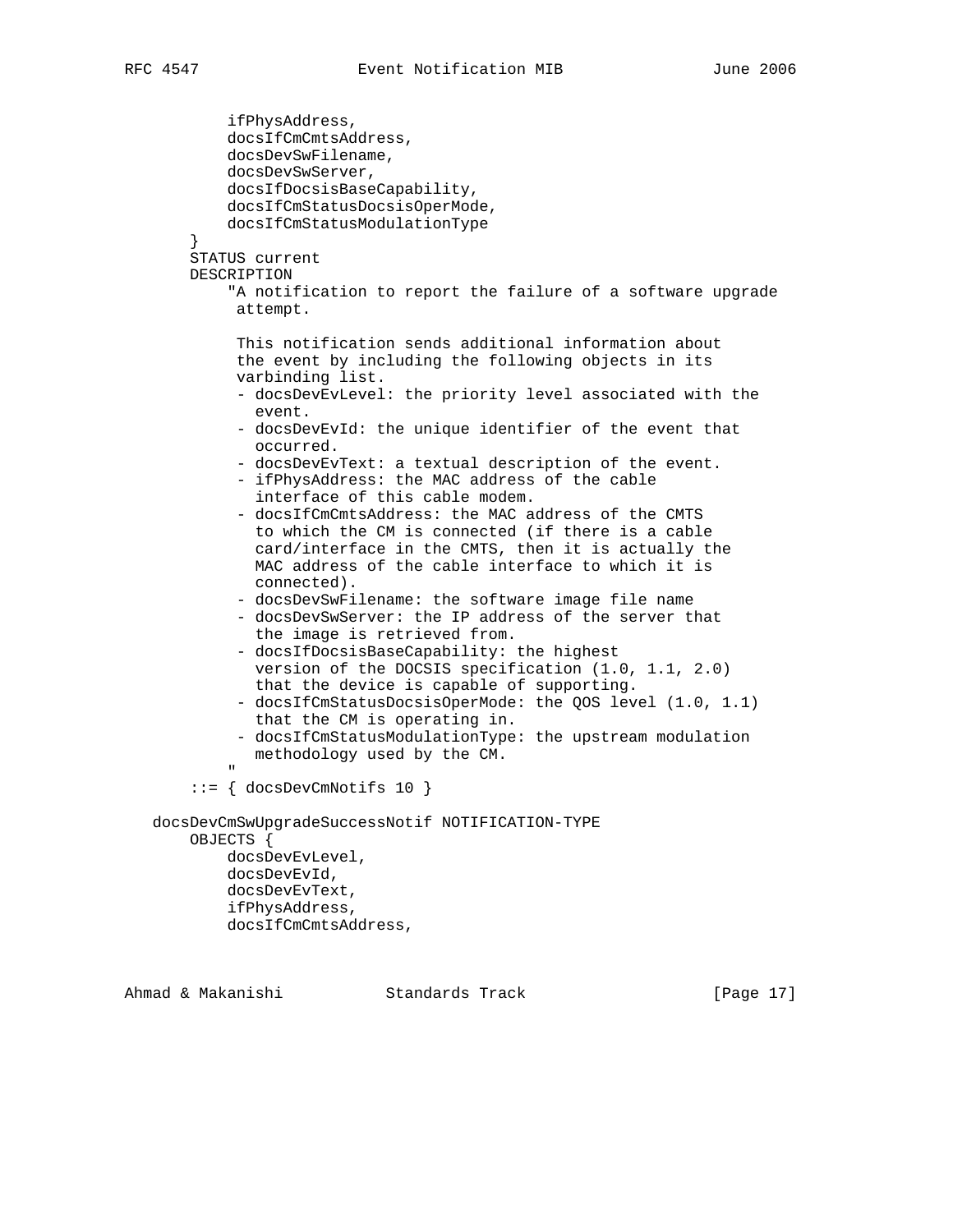| docsDevSwFilename,<br>docsDevSwServer,                                                                                                                                                                                                                                                                                               |  |
|--------------------------------------------------------------------------------------------------------------------------------------------------------------------------------------------------------------------------------------------------------------------------------------------------------------------------------------|--|
| docsIfDocsisBaseCapability,                                                                                                                                                                                                                                                                                                          |  |
| docsIfCmStatusDocsisOperMode,                                                                                                                                                                                                                                                                                                        |  |
| docsIfCmStatusModulationType                                                                                                                                                                                                                                                                                                         |  |
| }<br>STATUS current                                                                                                                                                                                                                                                                                                                  |  |
| DESCRIPTION                                                                                                                                                                                                                                                                                                                          |  |
| "A notification to report the software upgrade success                                                                                                                                                                                                                                                                               |  |
| status.                                                                                                                                                                                                                                                                                                                              |  |
| This notification sends additional information about<br>the event by including the following objects in its<br>varbinding list.                                                                                                                                                                                                      |  |
| - docsDevEvLevel: the priority level associated with the<br>event.                                                                                                                                                                                                                                                                   |  |
| - docsDevEvId: the unique identifier of the event that<br>occurred.                                                                                                                                                                                                                                                                  |  |
| - docsDevEvText: a textual description of the event.<br>- ifPhysAddress: the MAC address of the cable<br>interface of this cable modem.                                                                                                                                                                                              |  |
| - docsIfCmCmtsAddress: the MAC address of the CMTS<br>to which the CM is connected (if there is a cable<br>card/interface in the CMTS, then it is actually the<br>MAC address of the cable interface to which it is<br>connected).                                                                                                   |  |
| - docsDevSwFilename: the software image file name<br>- docsDevSwServer: the IP address of the server that                                                                                                                                                                                                                            |  |
| the image is retrieved from.<br>- docsIfDocsisBaseCapability: the highest<br>version of the DOCSIS specification (1.0, 1.1, 2.0)<br>that the device is capable of supporting.<br>- docsIfCmStatusDocsisOperMode: the QOS level (1.0, 1.1)<br>that the CM is operating in.<br>- docsIfCmStatusModulationType: the upstream modulation |  |
| methodology used by the CM.                                                                                                                                                                                                                                                                                                          |  |
| $::= \{$ docsDevCmNotifs 11 $\}$                                                                                                                                                                                                                                                                                                     |  |
| docsDevCmSwUpgradeCVCFailNotif NOTIFICATION-TYPE<br>OBJECTS {                                                                                                                                                                                                                                                                        |  |
| docsDevEvLevel,                                                                                                                                                                                                                                                                                                                      |  |
| docsDevEvId,<br>docsDevEvText,                                                                                                                                                                                                                                                                                                       |  |
| ifPhysAddress,                                                                                                                                                                                                                                                                                                                       |  |
| docsIfCmCmtsAddress,                                                                                                                                                                                                                                                                                                                 |  |
| docsIfDocsisBaseCapability,                                                                                                                                                                                                                                                                                                          |  |
| docsIfCmStatusDocsisOperMode,                                                                                                                                                                                                                                                                                                        |  |
|                                                                                                                                                                                                                                                                                                                                      |  |

Ahmad & Makanishi Standards Track [Page 18]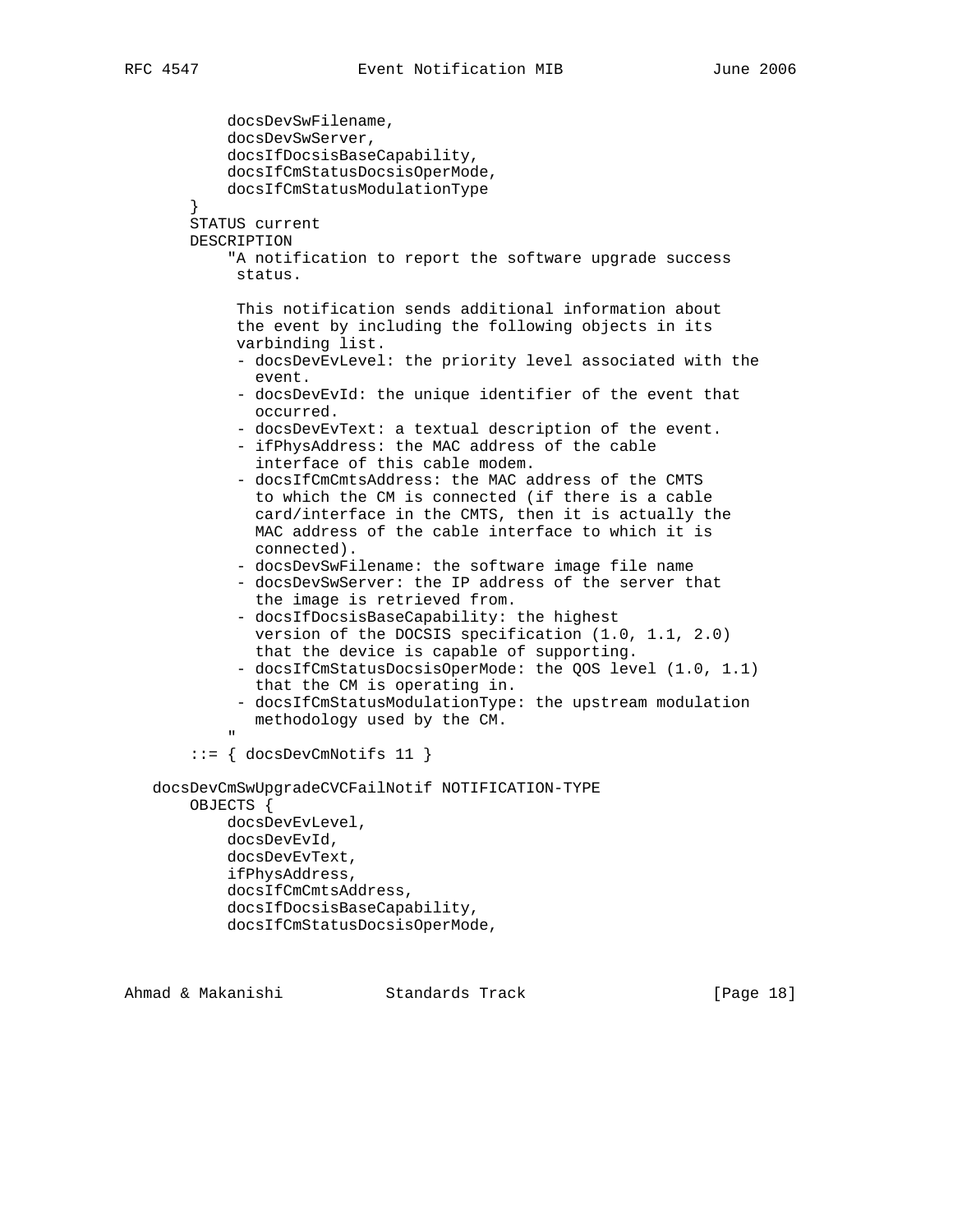```
 docsIfCmStatusModulationType
 }
         STATUS current
         DESCRIPTION
              "A notification to report that the verification of the
              code file has failed during a secure software upgrade
              attempt.
              This notification sends additional information about
              the event by including the following objects in its
              varbinding list.
               - docsDevEvLevel: the priority level associated with the
                event.
              - docsDevEvId: the unique identifier of the event that
                 occurred.
               - docsDevEvText: a textual description of the event.
              - ifPhysAddress: the MAC address of the cable
                 interface of this cable modem.
              - docsIfCmCmtsAddress: the MAC address of the CMTS
                to which the CM is connected (if there is a cable
                 card/interface in the CMTS, then it is actually the
                MAC address of the cable interface to which it is
                connected).
               - docsIfDocsisBaseCapability: the highest
                 version of the DOCSIS specification (1.0, 1.1, 2.0)
                 that the device is capable of supporting.
               - docsIfCmStatusDocsisOperMode: the QOS level (1.0, 1.1)
                 that the CM is operating in.
              - docsIfCmStatusModulationType: the upstream modulation
                methodology used by the CM.
" "The Contract of the Contract of the Contract of the Contract of the Contract of the Contract of the Contract of the Contract of the Contract of the Contract of the Contract of the Contract of the Contract of the Contrac
        ::= { docsDevCmNotifs 12 }
    docsDevCmTODFailNotif NOTIFICATION-TYPE
        OBJECTS {
             docsDevEvLevel,
             docsDevEvId,
             docsDevEvText,
             ifPhysAddress,
             docsIfCmCmtsAddress,
             docsDevServerTime,
             docsIfDocsisBaseCapability,
             docsIfCmStatusDocsisOperMode,
             docsIfCmStatusModulationType
         }
        STATUS current
        DESCRIPTION
              "A notification to report the failure of a time of day
```
Ahmad & Makanishi Standards Track [Page 19]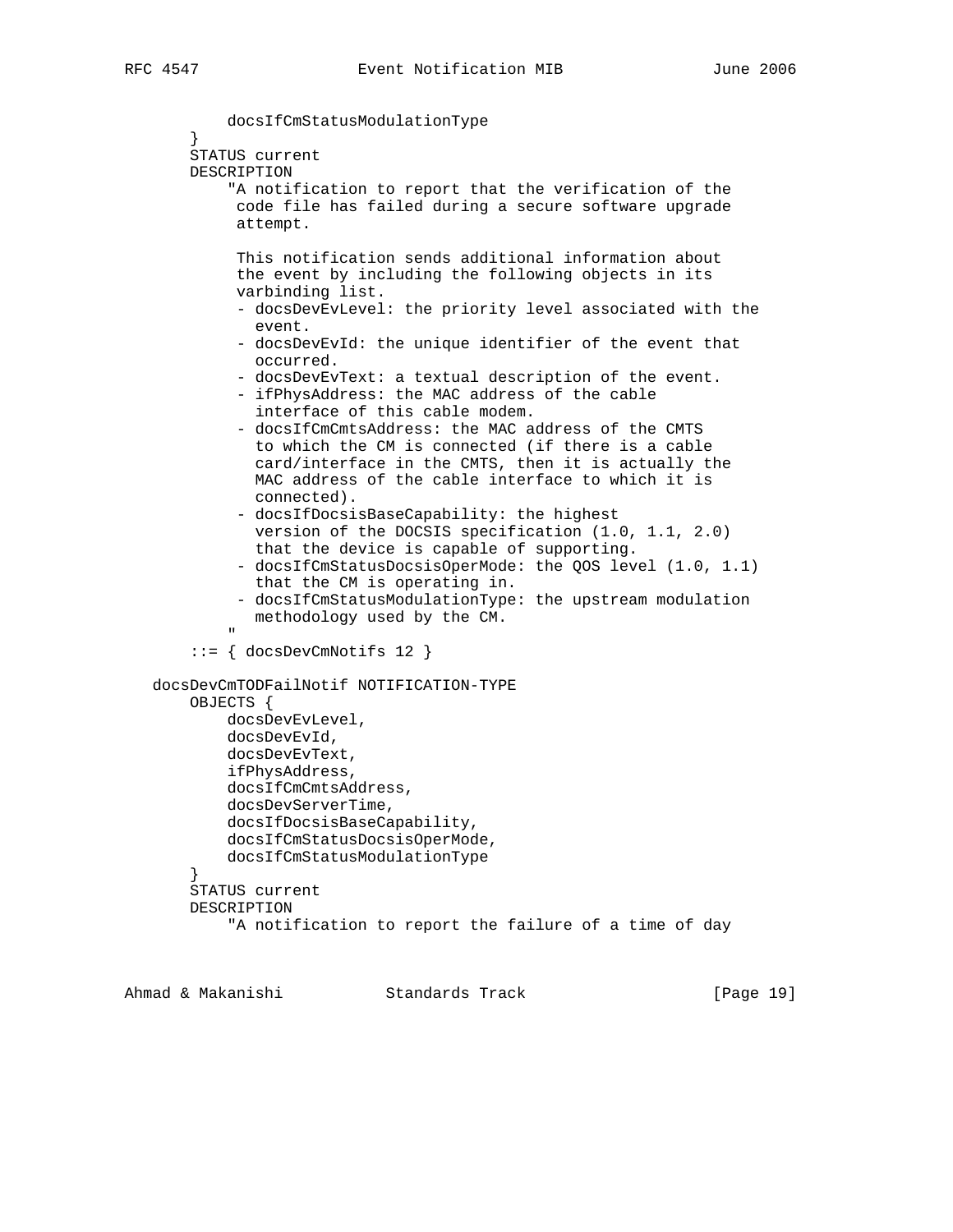operation.

 This notification sends additional information about the event by including the following objects in its varbinding list.

- docsDevEvLevel: the priority level associated with the event.
- docsDevEvId: the unique identifier of the event that occurred.
- docsDevEvText: a textual description of the event.
- ifPhysAddress: the MAC address of the cable interface of this cable modem.
- docsIfCmCmtsAddress: the MAC address of the CMTS to which the CM is connected (if there is a cable card/interface in the CMTS, then it is actually the MAC address of the cable interface to which it is connected).
- docsDevServerTime: the IP address of the time server.
- docsIfDocsisBaseCapability: the highest version of the DOCSIS specification (1.0, 1.1, 2.0) that the device is capable of supporting.
- docsIfCmStatusDocsisOperMode: the QOS level (1.0, 1.1) that the CM is operating in.
- docsIfCmStatusModulationType: the upstream modulation methodology used by the CM.
- " "The Contract of the Contract of the Contract of the Contract of the Contract of the Contract of the Contract of the Contract of the Contract of the Contract of the Contract of the Contract of the Contract of the Contrac ::= { docsDevCmNotifs 13 }

 docsDevCmDCCReqFailNotif NOTIFICATION-TYPE OBJECTS {

```
 docsDevEvLevel,
 docsDevEvId,
 docsDevEvText,
 ifPhysAddress,
 docsIfCmCmtsAddress,
 docsIfDocsisBaseCapability,
 docsIfCmStatusDocsisOperMode,
 docsIfCmStatusModulationType
```
 } STATUS current DESCRIPTION

" A notification to report the failure of a dynamic channel

 change request during the dynamic channel change process on the CM.

 This notification sends additional information about the event by including the following objects in its varbinding list.

Ahmad & Makanishi Standards Track [Page 20]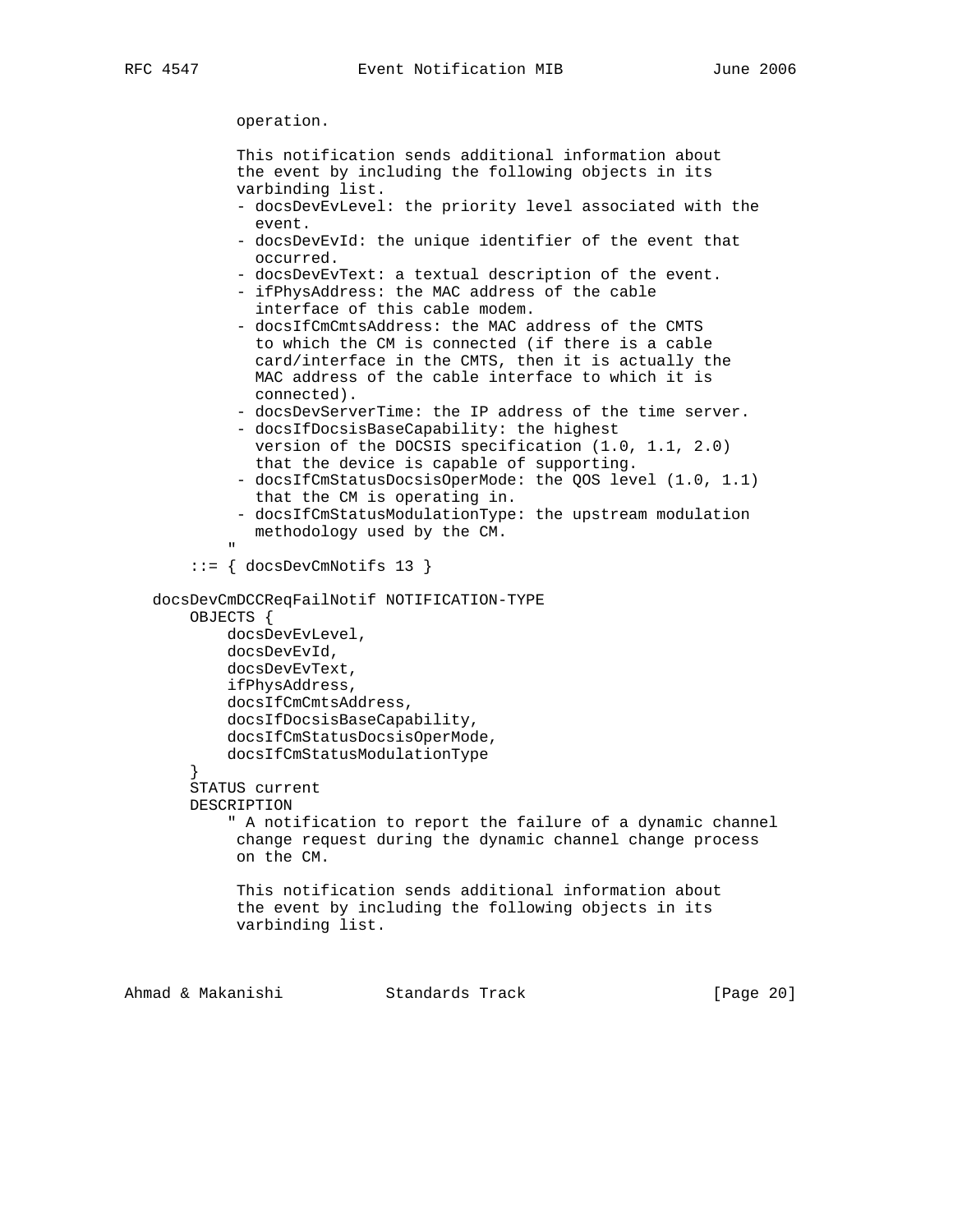```
 - docsDevEvLevel: the priority level associated with the
                 event.
              - docsDevEvId: the unique identifier of the event that
                occurred.
              - docsDevEvText: a textual description of the event.
              - ifPhysAddress: the MAC address of the cable
                 interface of this cable modem.
              - docsIfCmCmtsAddress: the MAC address of the CMTS
                to which the CM is connected (if there is a cable
                 card/interface in the CMTS, then it is actually the
                MAC address of the cable interface to which it is
                connected).
              - docsIfDocsisBaseCapability: the highest
                 version of the DOCSIS specification (1.0, 1.1, 2.0)
                 that the device is capable of supporting.
              - docsIfCmStatusDocsisOperMode: the QOS level (1.0, 1.1)
                that the CM is operating in.
              - docsIfCmStatusModulationType: the upstream modulation
                methodology used by the CM.
" "The Contract of the Contract of the Contract of the Contract of the Contract of the Contract of the Contract of the Contract of the Contract of the Contract of the Contract of the Contract of the Contract of the Contrac
         ::= { docsDevCmNotifs 14 }
    docsDevCmDCCRspFailNotif NOTIFICATION-TYPE
         OBJECTS {
             docsDevEvLevel,
             docsDevEvId,
             docsDevEvText,
             ifPhysAddress,
             docsIfCmCmtsAddress,
             docsIfDocsisBaseCapability,
             docsIfCmStatusDocsisOperMode,
             docsIfCmStatusModulationType
         }
        STATUS current
        DESCRIPTION
             "A notification to report the failure of a dynamic channel
              change response during the dynamic channel
              change process on the CM.
              This notification sends additional information about
              the event by including the following objects in its
              varbinding list.
              - docsDevEvLevel: the priority level associated with the
                event.
              - docsDevEvId: the unique identifier of the event that
                occurred.
              - docsDevEvText: a textual description of the event.
              - ifPhysAddress: the MAC address of the cable
```
Ahmad & Makanishi Standards Track [Page 21]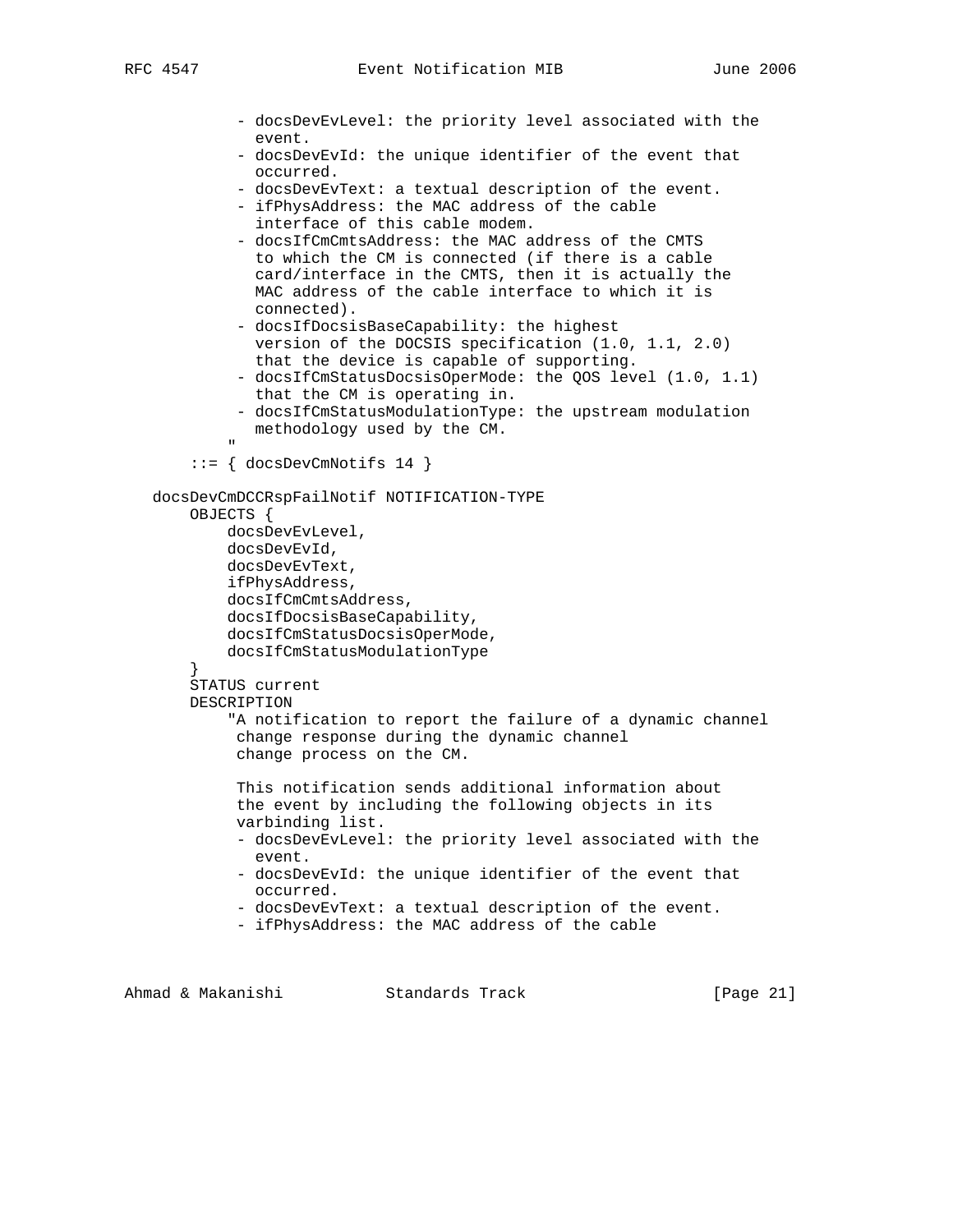```
 interface of this cable modem.
              - docsIfCmCmtsAddress: the MAC address of the CMTS
                 to which the CM is connected (if there is a cable
                 card/interface in the CMTS, then it is actually the
                MAC address of the cable interface to which it is
                connected).
              - docsIfDocsisBaseCapability: the highest
                version of the DOCSIS specification (1.0, 1.1, 2.0)
                that the device is capable of supporting.
              - docsIfCmStatusDocsisOperMode: the QOS level (1.0, 1.1)
                that the CM is operating in.
              - docsIfCmStatusModulationType: the upstream modulation
                methodology used by the CM.
" "The Contract of the Contract of the Contract of the Contract of the Contract of the Contract of the Contract of the Contract of the Contract of the Contract of the Contract of the Contract of the Contract of the Contrac
         ::= { docsDevCmNotifs 15 }
    docsDevCmDCCAckFailNotif NOTIFICATION-TYPE
        OBJECTS {
             docsDevEvLevel,
             docsDevEvId,
             docsDevEvText,
             ifPhysAddress,
             docsIfCmCmtsAddress,
             docsIfDocsisBaseCapability,
             docsIfCmStatusDocsisOperMode,
             docsIfCmStatusModulationType
 }
        STATUS current
        DESCRIPTION
             "A notification to report the failure of a dynamic channel
              change acknowledgement during the dynamic channel
              change process on the CM.
              This notification sends additional information about
              the event by including the following objects in its
              varbinding list.
              - docsDevEvLevel: the priority level associated with the
                 event.
              - docsDevEvId: the unique identifier of the event that
                occurred.
              - docsDevEvText: a textual description of the event.
              - ifPhysAddress: the MAC address of the cable
                interface of this cable modem.
              - docsIfCmCmtsAddress: the MAC address of the CMTS
                 to which the CM is connected (if there is a cable
                 card/interface in the CMTS, then it is actually the
                MAC address of the cable interface to which it is
```
Ahmad & Makanishi Standards Track [Page 22]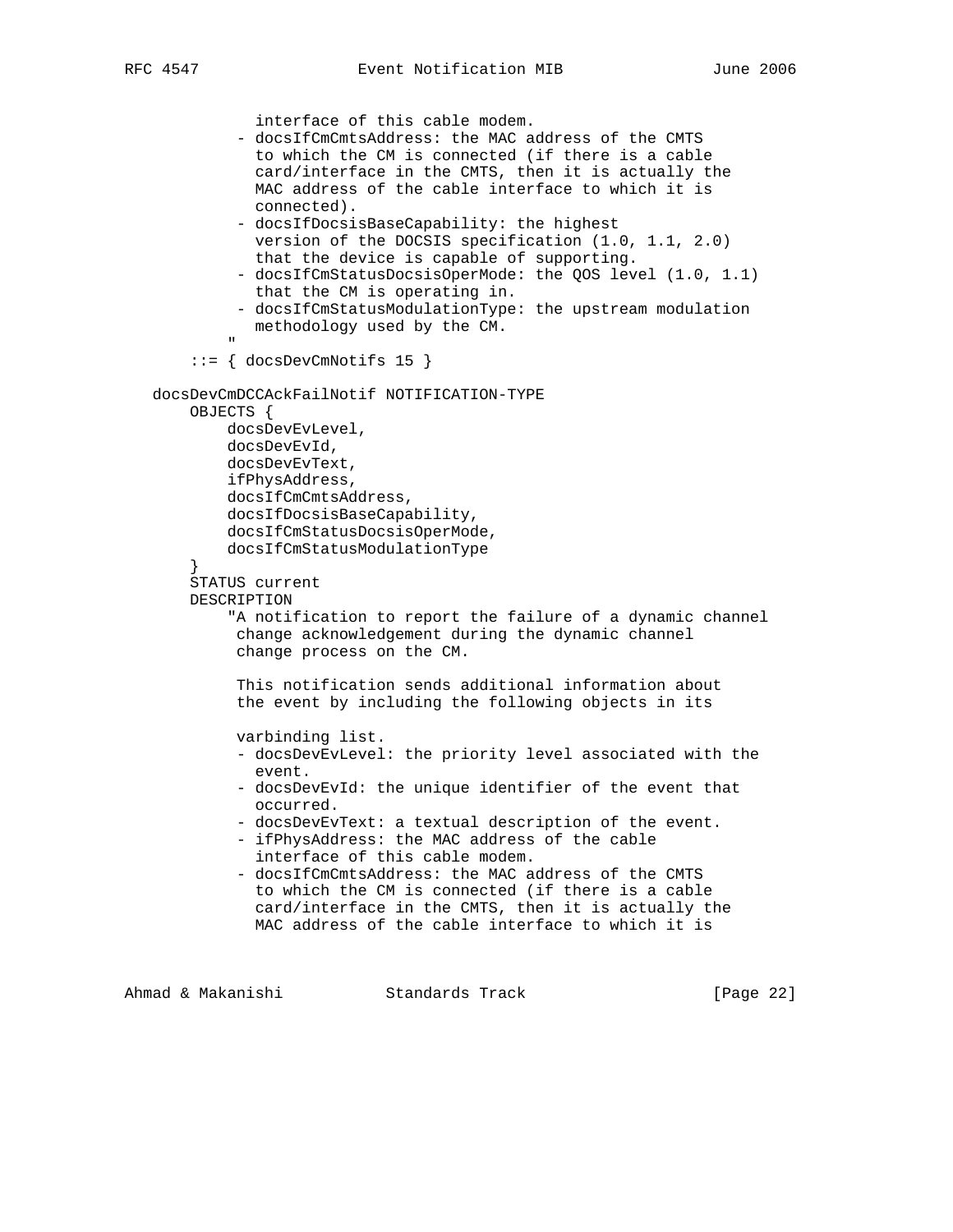```
 connected).
              - docsIfDocsisBaseCapability: the highest
                version of the DOCSIS specification (1.0, 1.1, 2.0)
                that the device is capable of supporting.
              - docsIfCmStatusDocsisOperMode: the QOS level (1.0, 1.1)
                that the CM is operating in.
              - docsIfCmtsCmStatusModulationType the upstream modulation
                methodology used by the CM.
" "The Contract of the Contract of the Contract of the Contract of the Contract of the Contract of the Contract of the Contract of the Contract of the Contract of the Contract of the Contract of the Contract of the Contrac
         ::= { docsDevCmNotifs 16}
    docsDevCmtsInitRegReqFailNotif NOTIFICATION-TYPE
        OBJECTS {
             docsDevEvLevel,
             docsDevEvId,
             docsDevEvText,
             docsIfCmtsCmStatusMacAddress,
             ifPhysAddress,
             docsIfCmtsCmStatusDocsisRegMode,
             docsIfDocsisBaseCapability,
             docsIfCmtsCmStatusModulationType
 }
        STATUS current
        DESCRIPTION
             "A notification to report the failure of a registration
              request from a CM during the CM initialization
              process that was detected on the CMTS.
              This notification sends additional information about
              the event by including the following objects in its
              varbinding list.
              - docsDevEvLevel: the priority level associated with the
                event.
              - docsDevEvId: the unique identifier of the event that
                occurred.
              - docsDevEvText: a textual description of the event.
              - docsIfCmtsCmStatusMacAddress: the MAC address of the CM
                with which this notification is associated.
              - ifPhysAddress: the MAC address of the CMTS
                (if there is a cable card/interface in the CMTS,
                then it is actually the MAC address of the cable
                interface that connected to the CM) cable interface
                connected to the CM.
              - docsIfCmtsCmStatusDocsisRegMode: the QOS level (1.0, 1.1)
                that the reporting CM is operating in.
              - docsIfDocsisBaseCapability: the highest
                version of the DOCSIS specification (1.0, 1.1, 2.0)
                that the device is capable of supporting.
```
Ahmad & Makanishi Standards Track [Page 23]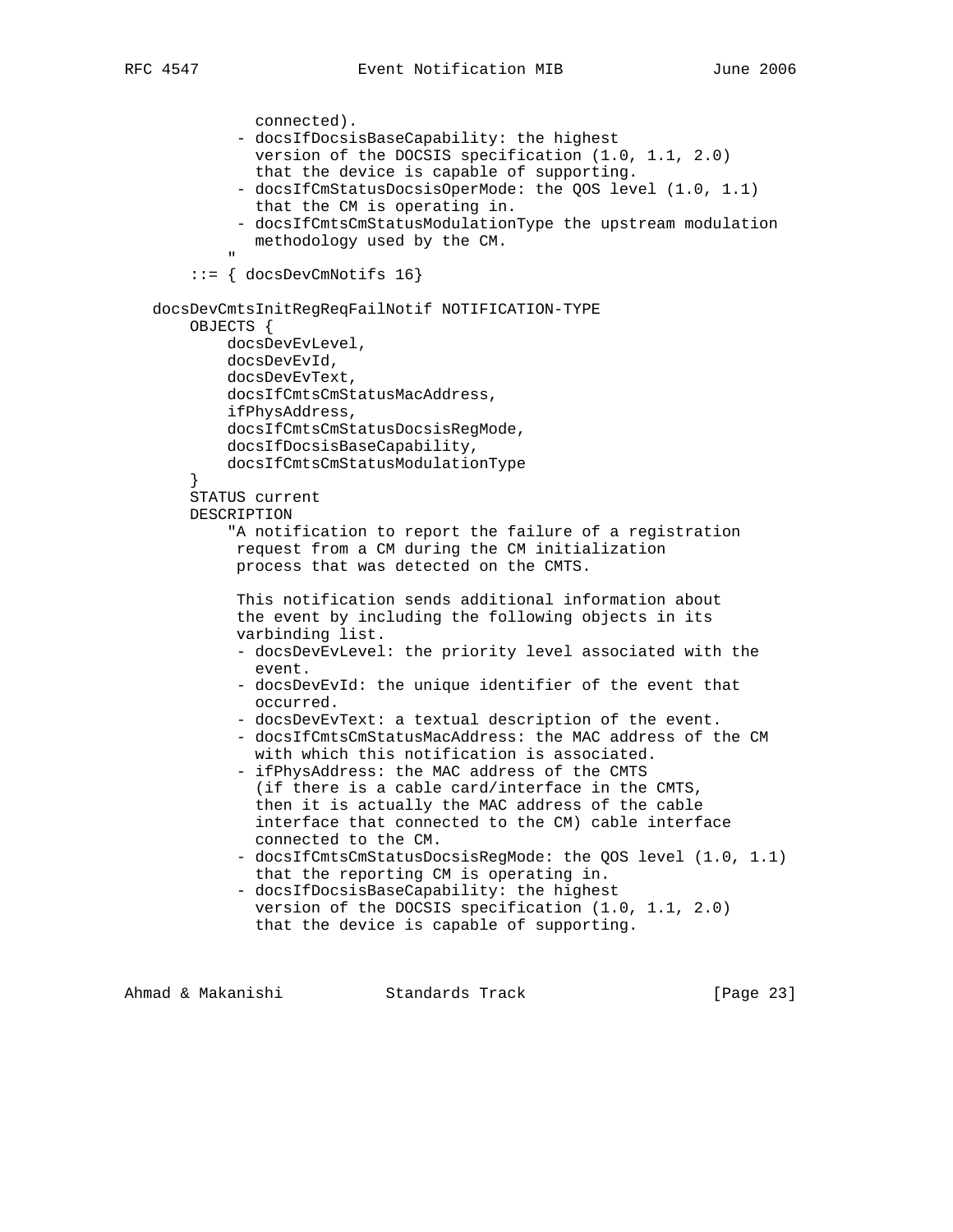```
 - docsIfCmtsCmStatusModulationType: the upstream
                   modulation methodology used by the CM.
" "The Contract of the Contract of the Contract of the Contract of the Contract of the Contract of the Contract of the Contract of the Contract of the Contract of the Contract of the Contract of the Contract of the Contrac
          ::= { docsDevCmtsNotifs 1 }
    docsDevCmtsInitRegRspFailNotif NOTIFICATION-TYPE
         OBJECTS {
              docsDevEvLevel,
               docsDevEvId,
               docsDevEvText,
               docsIfCmtsCmStatusMacAddress,
               ifPhysAddress,
               docsIfCmtsCmStatusDocsisRegMode,
               docsIfDocsisBaseCapability,
               docsIfCmtsCmStatusModulationType
 }
         STATUS current
         DESCRIPTION
               "A notification to report the failure of a registration
                response during the CM initialization
                process that was detected by the CMTS.
                This notification sends additional information about
                the event by including the following objects in its
                varbinding list.
                - docsDevEvLevel: the priority level associated with the
                   event.
                - docsDevEvId: the unique identifier of the event that
                  occurred.
                - docsDevEvText: a textual description of the event.
                - docsIfCmtsCmStatusMacAddress: the MAC address of the CM
                  with which this notification is associated.
                - ifPhysAddress: the MAC address of the CMTS
                  (if there is a cable card/interface in the CMTS,
                   then it is actually the MAC address of the cable
                   interface that connected to the CM) cable interface
                   connected to the CM.
                - docsIfCmtsCmStatusDocsisRegMode: the QOS level (1.0, 1.1)
                   that the reporting CM is operating in.
                - docsIfDocsisBaseCapability: the highest
                  version of the DOCSIS specification (1.0, 1.1, 2.0)
                  that the device is capable of supporting.
                - docsIfCmtsCmStatusModulationType: the upstream
                  modulation methodology used by the CM.
" "The Contract of the Contract of the Contract of the Contract of the Contract of the Contract of the Contract of the Contract of the Contract of the Contract of the Contract of the Contract of the Contract of the Contrac
          ::= { docsDevCmtsNotifs 2 }
```
docsDevCmtsInitRegAckFailNotif NOTIFICATION-TYPE

|  | Ahmad & Makanishi | Standards Track | [Page $24$ ] |  |
|--|-------------------|-----------------|--------------|--|
|  |                   |                 |              |  |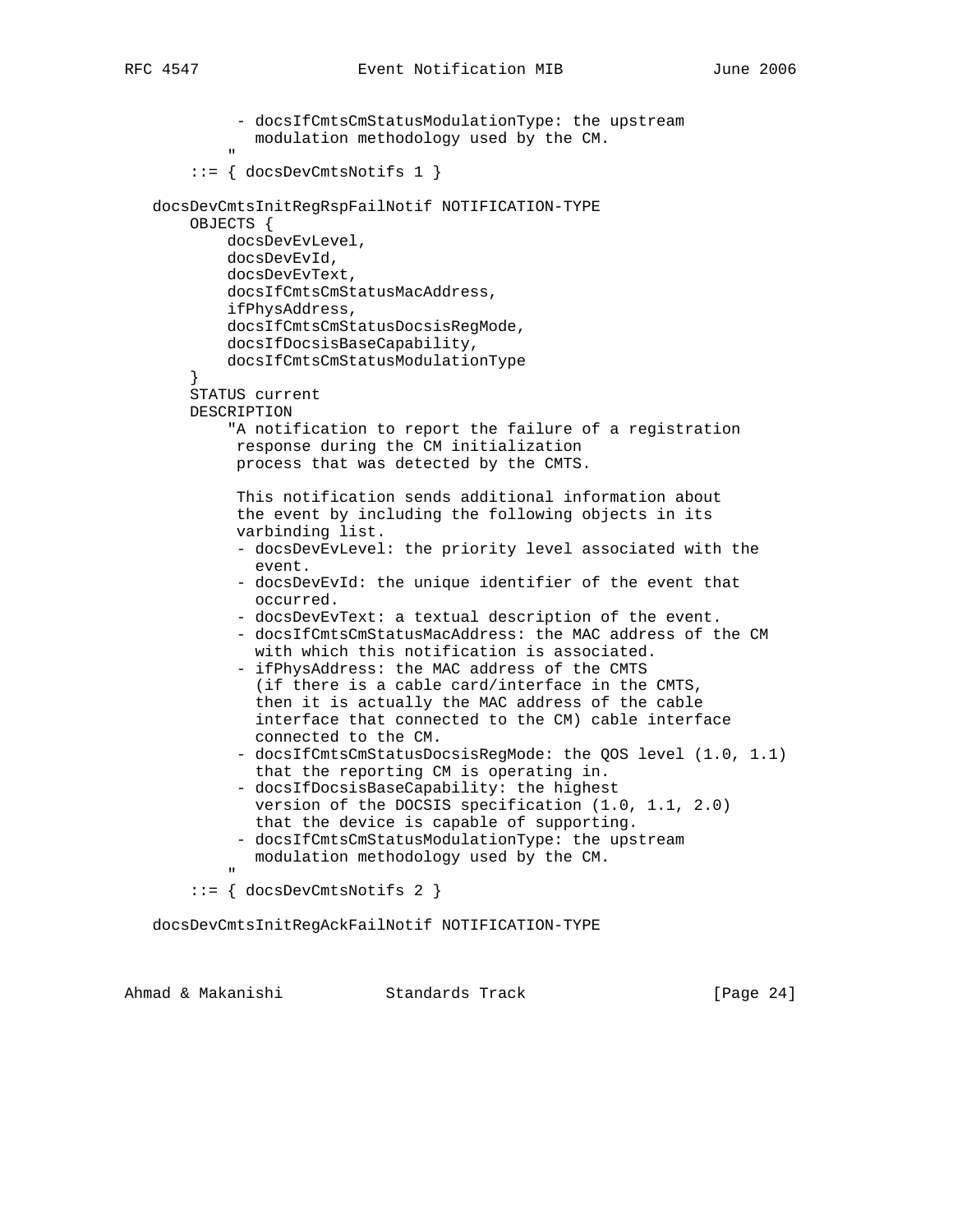```
 OBJECTS {
             docsDevEvLevel,
             docsDevEvId,
             docsDevEvText,
             docsIfCmtsCmStatusMacAddress,
             ifPhysAddress,
             docsIfCmtsCmStatusDocsisRegMode,
             docsIfDocsisBaseCapability,
             docsIfCmtsCmStatusModulationType
         }
        STATUS current
        DESCRIPTION
              "A notification to report the failure of a registration
              acknowledgement from the CM during the CM
               initialization process that was detected by the CMTS.
              This notification sends additional information about
              the event by including the following objects in its
              varbinding list.
              - docsDevEvLevel: the priority level associated with the
                event.
              - docsDevEvId: the unique identifier of the event that
                occurred.
               - docsDevEvText: a textual description of the event.
              - docsIfCmtsCmStatusMacAddress: the MAC address of the CM
                 with which this notification is associated.
               - ifPhysAddress: the MAC address of the CMTS
                 (if there is a cable card/interface in the CMTS,
                 then it is actually the MAC address of the cable
                 interface that connected to the CM) cable interface
                 connected to the CM.
               - docsIfCmtsCmStatusDocsisRegMode: the QOS level (1.0, 1.1)
                that the reporting CM is operating in.
               - docsIfDocsisBaseCapability: the highest
                version of the DOCSIS specification (1.0, 1.1, 2.0)
                 that the device is capable of supporting.
              - docsIfCmtsCmStatusModulationType: the upstream
                 modulation methodology used by the CM.
" "The Contract of the Contract of the Contract of the Contract of the Contract of the Contract of the Contract of the Contract of the Contract of the Contract of the Contract of the Contract of the Contract of the Contrac
         ::= { docsDevCmtsNotifs 3 }
    docsDevCmtsDynServReqFailNotif NOTIFICATION-TYPE
         OBJECTS {
             docsDevEvLevel,
             docsDevEvId,
             docsDevEvText,
             docsIfCmtsCmStatusMacAddress,
             ifPhysAddress,
```
Ahmad & Makanishi Standards Track [Page 25]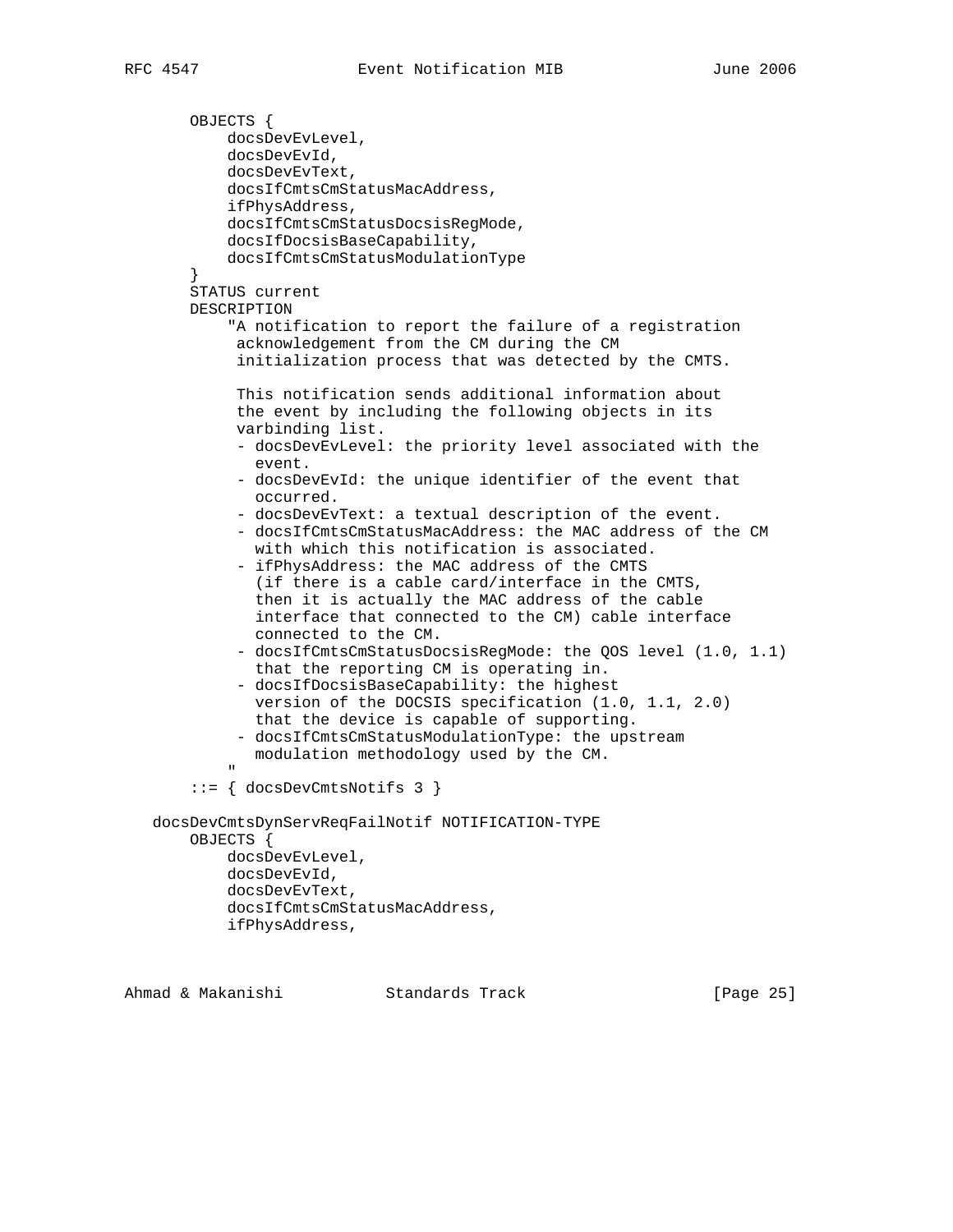```
 docsIfCmtsCmStatusDocsisRegMode,
             docsIfDocsisBaseCapability,
             docsIfCmtsCmStatusModulationType
 }
         STATUS current
        DESCRIPTION
             "A notification to report the failure of a dynamic service
              request during the dynamic services process
              that was detected by the CMTS.
              This notification sends additional information about
              the event by including the following objects in its
              varbinding list.
              - docsDevEvLevel: the priority level associated with the
                 event.
              - docsDevEvId: the unique identifier of the event that
                occurred.
              - docsDevEvText: a textual description of the event.
              - docsIfCmtsCmStatusMacAddress: the MAC address of the CM
                with which this notification is associated.
              - ifPhysAddress: the MAC address of the CMTS
                (if there is a cable card/interface in the CMTS,
                 then it is actually the MAC address of the cable
                 interface that connected to the CM) cable interface
                 connected to the CM.
              - docsIfCmtsCmStatusDocsisRegMode: the QOS level (1.0, 1.1)
                 that the reporting CM is operating in.
              - docsIfDocsisBaseCapability: the highest
                version of the DOCSIS specification (1.0, 1.1, 2.0)
                that the device is capable of supporting.
              - docsIfCmtsCmStatusModulationType: the upstream
                modulation methodology used by the CM.
" "The Contract of the Contract of the Contract of the Contract of the Contract of the Contract of the Contract of the Contract of the Contract of the Contract of the Contract of the Contract of the Contract of the Contrac
         ::= { docsDevCmtsNotifs 4 }
    docsDevCmtsDynServRspFailNotif NOTIFICATION-TYPE
        OBJECTS {
             docsDevEvLevel,
             docsDevEvId,
             docsDevEvText,
             docsIfCmtsCmStatusMacAddress,
             ifPhysAddress,
             docsIfCmtsCmStatusDocsisRegMode,
             docsIfDocsisBaseCapability,
             docsIfCmtsCmStatusModulationType
 }
        STATUS current
        DESCRIPTION
```

|  | Ahmad & Makanishi | Standards Track | [Page 26] |  |
|--|-------------------|-----------------|-----------|--|
|  |                   |                 |           |  |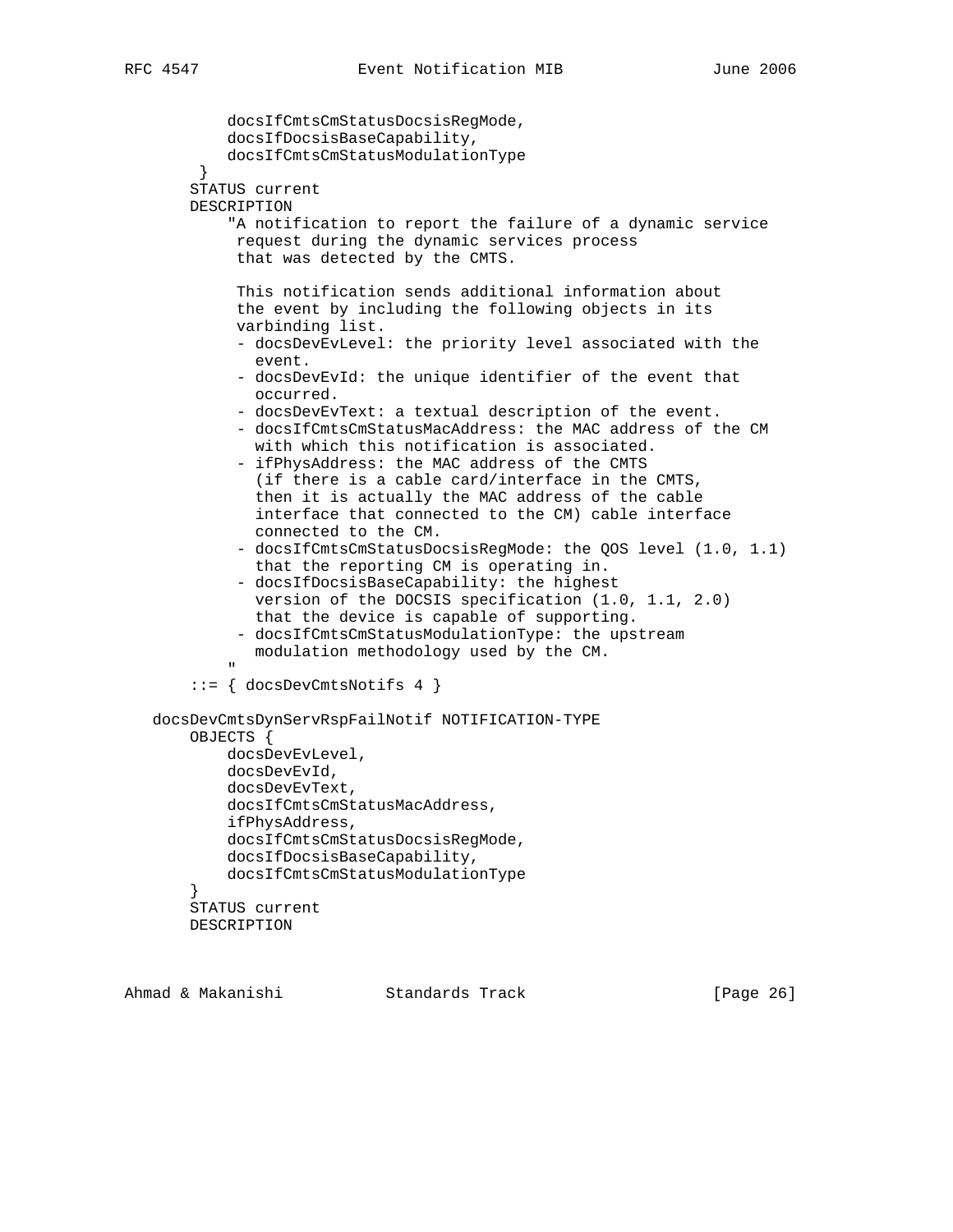"A notification to report the failure of a dynamic service response during the dynamic services process that was detected by the CMTS. This notification sends additional information about the event by including the following objects in its varbinding list. - docsDevEvLevel: the priority level associated with the event. - docsDevEvId: the unique identifier of the event that occurred. - docsDevEvText: a textual description of the event. - docsIfCmtsCmStatusMacAddress: the MAC address of the CM with which this notification is associated. - ifPhysAddress: the MAC address of the CMTS (if there is a cable card/interface in the CMTS, then it is actually the MAC address of the cable interface that connected to the CM) cable interface connected to the CM. - docsIfCmtsCmStatusDocsisRegMode: the QOS level (1.0, 1.1) that the reporting CM is operating in. - docsIfDocsisBaseCapability: the highest version of the DOCSIS specification (1.0, 1.1, 2.0) that the device is capable of supporting. - docsIfCmtsCmStatusModulationType: the upstream modulation methodology used by the CM. " "The Contract of the Contract of the Contract of the Contract of the Contract of the Contract of the Contract of the Contract of the Contract of the Contract of the Contract of the Contract of the Contract of the Contrac ::= { docsDevCmtsNotifs 5 } docsDevCmtsDynServAckFailNotif NOTIFICATION-TYPE OBJECTS { docsDevEvLevel, docsDevEvId, docsDevEvText, docsIfCmtsCmStatusMacAddress, ifPhysAddress, docsIfCmtsCmStatusDocsisRegMode, docsIfDocsisBaseCapability, docsIfCmtsCmStatusModulationType } STATUS current DESCRIPTION "A notification to report the failure of a dynamic service acknowledgement during the dynamic services process that was detected by the CMTS. This notification sends additional information about the event by including the following objects in its

Ahmad & Makanishi Standards Track [Page 27]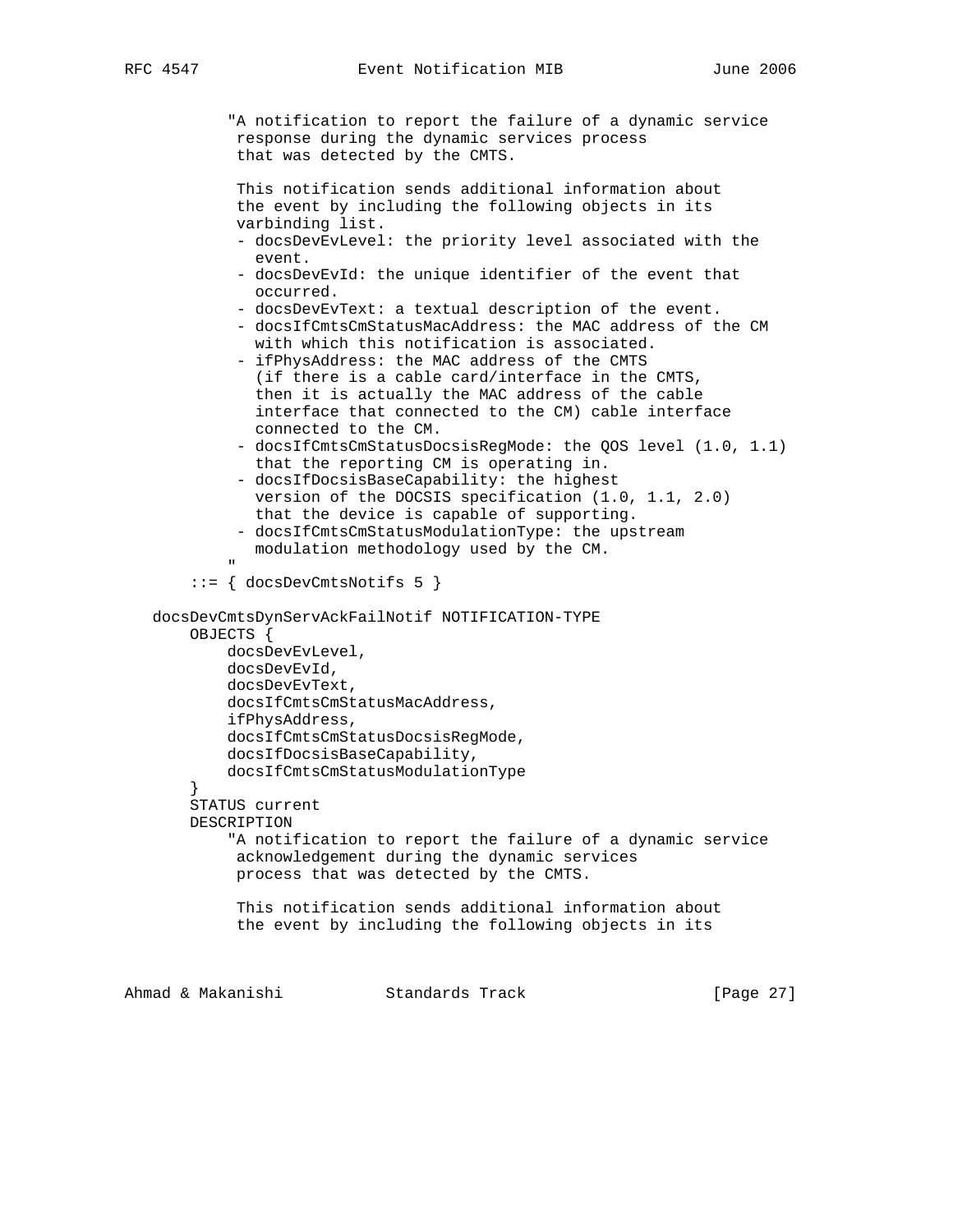```
 varbinding list.
              - docsDevEvLevel: the priority level associated with the
                 event.
              - docsDevEvId: the unique identifier of the event that
                occurred.
              - docsDevEvText: a textual description of the event.
              - docsIfCmtsCmStatusMacAddress: the MAC address of the CM
                with which this notification is associated.
              - ifPhysAddress: the MAC address of the CMTS
                (if there is a cable card/interface in the CMTS,
                then it is actually the MAC address of the cable
                 interface that connected to the CM) cable interface
                connected to the CM.
              - docsIfCmtsCmStatusDocsisRegMode: the QOS level (1.0, 1.1)
                 that the reporting CM is operating in.
              - docsIfDocsisBaseCapability: the highest
                version of the DOCSIS specification (1.0, 1.1, 2.0)
                that the device is capable of supporting.
              - docsIfCmtsCmStatusModulationType: the upstream
                modulation methodology used by the CM.
" "The Contract of the Contract of the Contract of the Contract of the Contract of the Contract of the Contract of the Contract of the Contract of the Contract of the Contract of the Contract of the Contract of the Contrac
         ::= { docsDevCmtsNotifs 6 }
    docsDevCmtsBpiInitNotif NOTIFICATION-TYPE
         OBJECTS {
             docsDevEvLevel,
             docsDevEvId,
             docsDevEvText,
             docsIfCmtsCmStatusMacAddress,
             ifPhysAddress,
             docsIfCmtsCmStatusDocsisRegMode,
             docsIfDocsisBaseCapability,
             docsIfCmtsCmStatusModulationType
 }
        STATUS current
        DESCRIPTION
             "A notification to report the failure of a BPI
              initialization attempt during the CM registration process
              that was detected by the CMTS.
              This notification sends additional information about
              the event by including the following objects in its
              varbinding list.
              - docsDevEvLevel: the priority level associated with the
                event.
              - docsDevEvId: the unique identifier of the event that
                occurred.
```
Ahmad & Makanishi Standards Track [Page 28]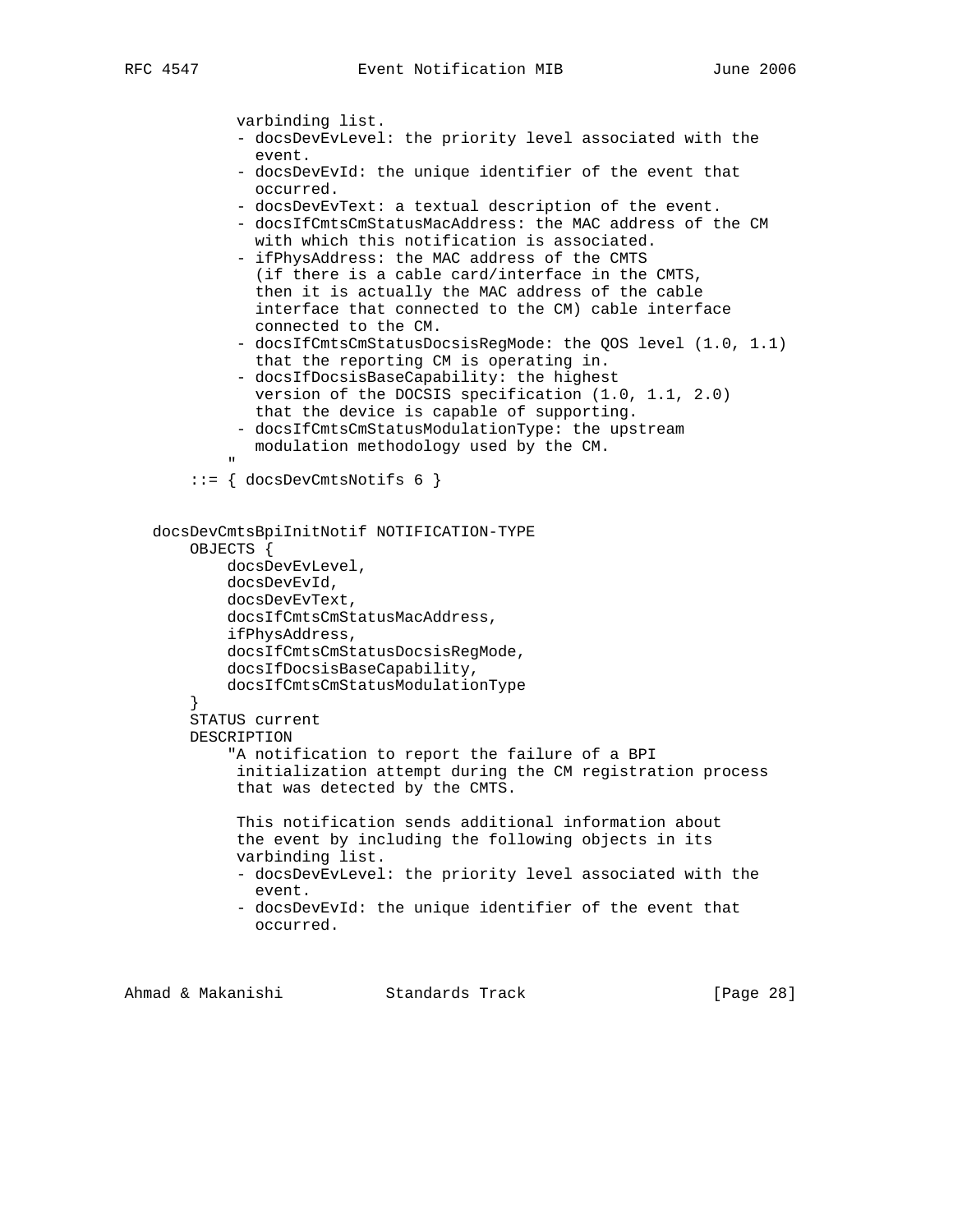```
 - docsDevEvText: a textual description of the event.
             - docsIfCmtsCmStatusMacAddress: the MAC address of the CM
              with which this notification is associated.
             - ifPhysAddress: the MAC address of the CMTS
               (if there is a cable card/interface in the CMTS,
               then it is actually the MAC address of the cable
               interface that connected to the CM) cable interface
              connected to the CM.
             - docsIfCmtsCmStatusDocsisRegMode: the QOS level (1.0, 1.1)
              that the reporting CM is operating in.
             - docsIfDocsisBaseCapability: the highest
              version of the DOCSIS specification (1.0, 1.1, 2.0)
              that the device is capable of supporting.
             - docsIfCmtsCmStatusModulationType: the upstream
              modulation methodology used by the CM.
 "
        ::= { docsDevCmtsNotifs 7 }
   docsDevCmtsBPKMNotif NOTIFICATION-TYPE
       OBJECTS {
            docsDevEvLevel,
            docsDevEvId,
            docsDevEvText,
            docsIfCmtsCmStatusMacAddress,
            ifPhysAddress,
            docsIfCmtsCmStatusDocsisRegMode,
            docsIfDocsisBaseCapability,
            docsIfCmtsCmStatusModulationType
 }
       STATUS current
       DESCRIPTION
            "A notification to report the failure of a BPKM operation
            that is detected by the CMTS.
             This notification sends additional information about
             the event by including the following objects in its
             varbinding list.
             - docsDevEvLevel: the priority level associated with the
               event.
             - docsDevEvId: the unique identifier of the event that
              occurred.
             - docsDevEvText: a textual description of the event.
             - docsIfCmtsCmStatusMacAddress: the MAC address of the CM
              with which this notification is associated.
             - ifPhysAddress: the MAC address of the CMTS
              (if there is a cable card/interface in the CMTS,
               then it is actually the MAC address of the cable
               interface that connected to the CM) cable interface
```
Ahmad & Makanishi Standards Track [Page 29]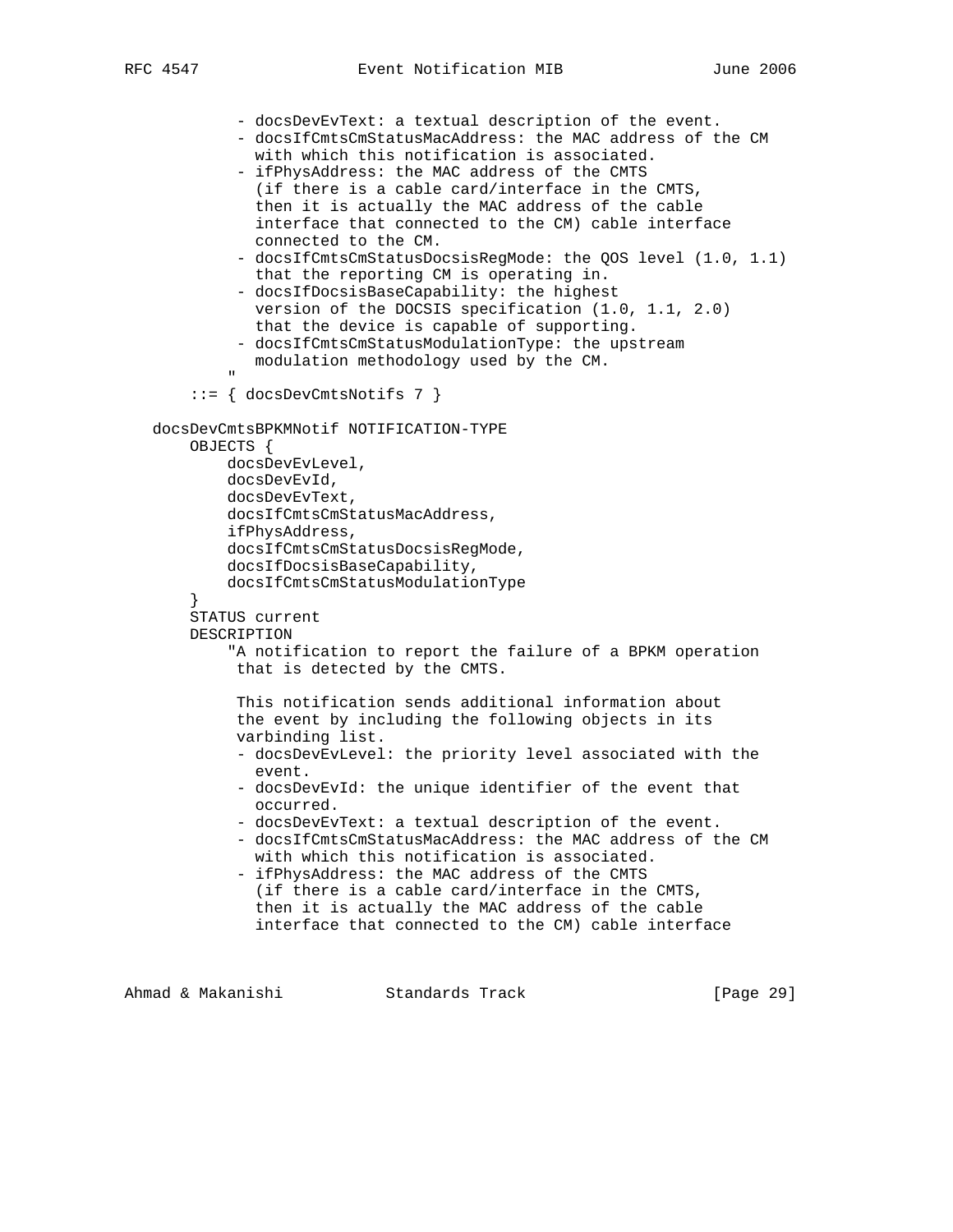```
 connected to the CM.
              - docsIfCmtsCmStatusDocsisRegMode: the QOS level (1.0, 1.1)
                that the reporting CM is operating in.
              - docsIfDocsisBaseCapability: the highest
                version of the DOCSIS specification (1.0, 1.1, 2.0)
                that the device is capable of supporting.
              - docsIfCmtsCmStatusModulationType: the upstream
                modulation methodology used by the CM.
" "The Contract of the Contract of the Contract of the Contract of the Contract of the Contract of the Contract of the Contract of the Contract of the Contract of the Contract of the Contract of the Contract of the Contrac
         ::= { docsDevCmtsNotifs 8 }
    docsDevCmtsDynamicSANotif NOTIFICATION-TYPE
        OBJECTS {
             docsDevEvLevel,
             docsDevEvId,
             docsDevEvText,
             docsIfCmtsCmStatusMacAddress,
             ifPhysAddress,
             docsIfCmtsCmStatusDocsisRegMode,
             docsIfDocsisBaseCapability,
             docsIfCmtsCmStatusModulationType
         }
        STATUS current
        DESCRIPTION
             "A notification to report the failure of a dynamic security
              association operation that is detected by the CMTS.
              This notification sends additional information about
              the event by including the following objects in its
              varbinding list.
              - docsDevEvLevel: the priority level associated with the
                event.
              - docsDevEvId: the unique identifier of the event that
                occurred.
              - docsDevEvText: a textual description of the event.
              - docsIfCmtsCmStatusMacAddress: the MAC address of the CM
                 with which this notification is associated.
              - ifPhysAddress: the MAC address of the CMTS
                 (if there is a cable card/interface in the CMTS,
                 then it is actually the MAC address of the cable
                 interface that connected to the CM) cable interface
                connected to the CM.
              - docsIfCmtsCmStatusDocsisRegMode: the QOS level (1.0, 1.1)
                 that the reporting CM is operating in.
              - docsIfDocsisBaseCapability: the highest
                 version of the DOCSIS specification (1.0, 1.1, 2.0)
                 that the device is capable of supporting.
```
Ahmad & Makanishi Standards Track [Page 30]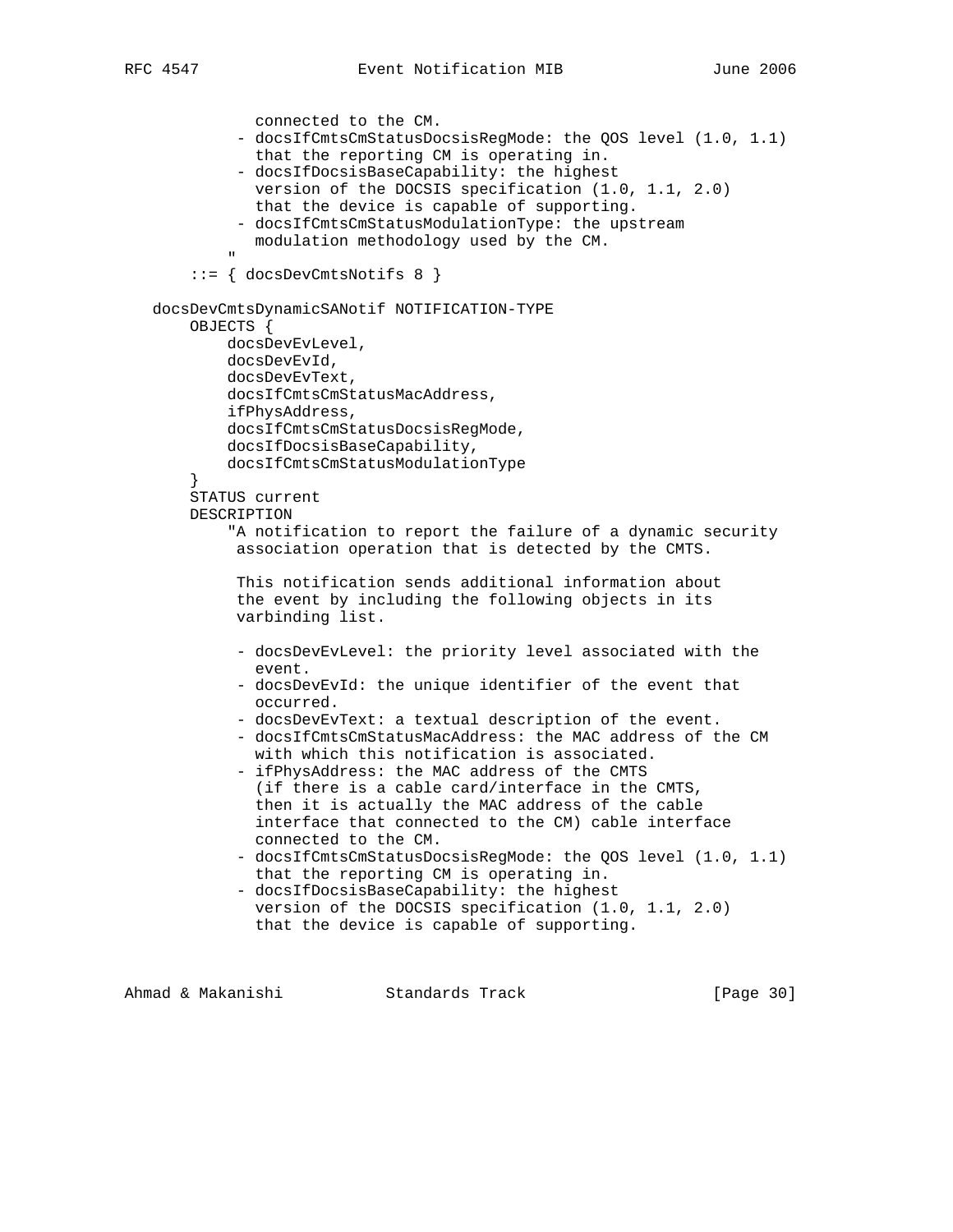- docsIfCmtsCmStatusModulationType: the upstream modulation methodology used by the CM. " "The Contract of the Contract of the Contract of the Contract of the Contract of the Contract of the Contract of the Contract of the Contract of the Contract of the Contract of the Contract of the Contract of the Contrac ::= { docsDevCmtsNotifs 9 } docsDevCmtsDCCReqFailNotif NOTIFICATION-TYPE OBJECTS { docsDevEvLevel, docsDevEvId, docsDevEvText, docsIfCmtsCmStatusMacAddress, ifPhysAddress, docsIfCmtsCmStatusDocsisRegMode, docsIfDocsisBaseCapability, docsIfCmtsCmStatusModulationType } STATUS current DESCRIPTION "A notification to report the failure of a dynamic channel change request during the dynamic channel change process and is detected by the CMTS. This notification sends additional information about the event by including the following objects in its varbinding list. - docsDevEvLevel: the priority level associated with the event. - docsDevEvId: the unique identifier of the event that occurred. - docsDevEvText: a textual description of the event. - docsIfCmtsCmStatusMacAddress: the MAC address of the CM with which this notification is associated. - ifPhysAddress: the MAC address of the CMTS (if there is a cable card/interface in the CMTS, then it is actually the MAC address of the cable interface that connected to the CM) cable interface connected to the CM. - docsIfCmtsCmStatusDocsisRegMode: the QOS level (1.0, 1.1) that the reporting CM is operating in. - docsIfDocsisBaseCapability: the highest version of the DOCSIS specification (1.0, 1.1, 2.0) that the device is capable of supporting. - docsIfCmtsCmStatusModulationType: the upstream modulation methodology used by the CM. " "The Contract of the Contract of the Contract of the Contract of the Contract of the Contract of the Contract of the Contract of the Contract of the Contract of the Contract of the Contract of the Contract of the Contrac ::= { docsDevCmtsNotifs 10 }

docsDevCmtsDCCRspFailNotif NOTIFICATION-TYPE

|  | Ahmad & Makanishi | Standards Track | [Page 31] |  |
|--|-------------------|-----------------|-----------|--|
|  |                   |                 |           |  |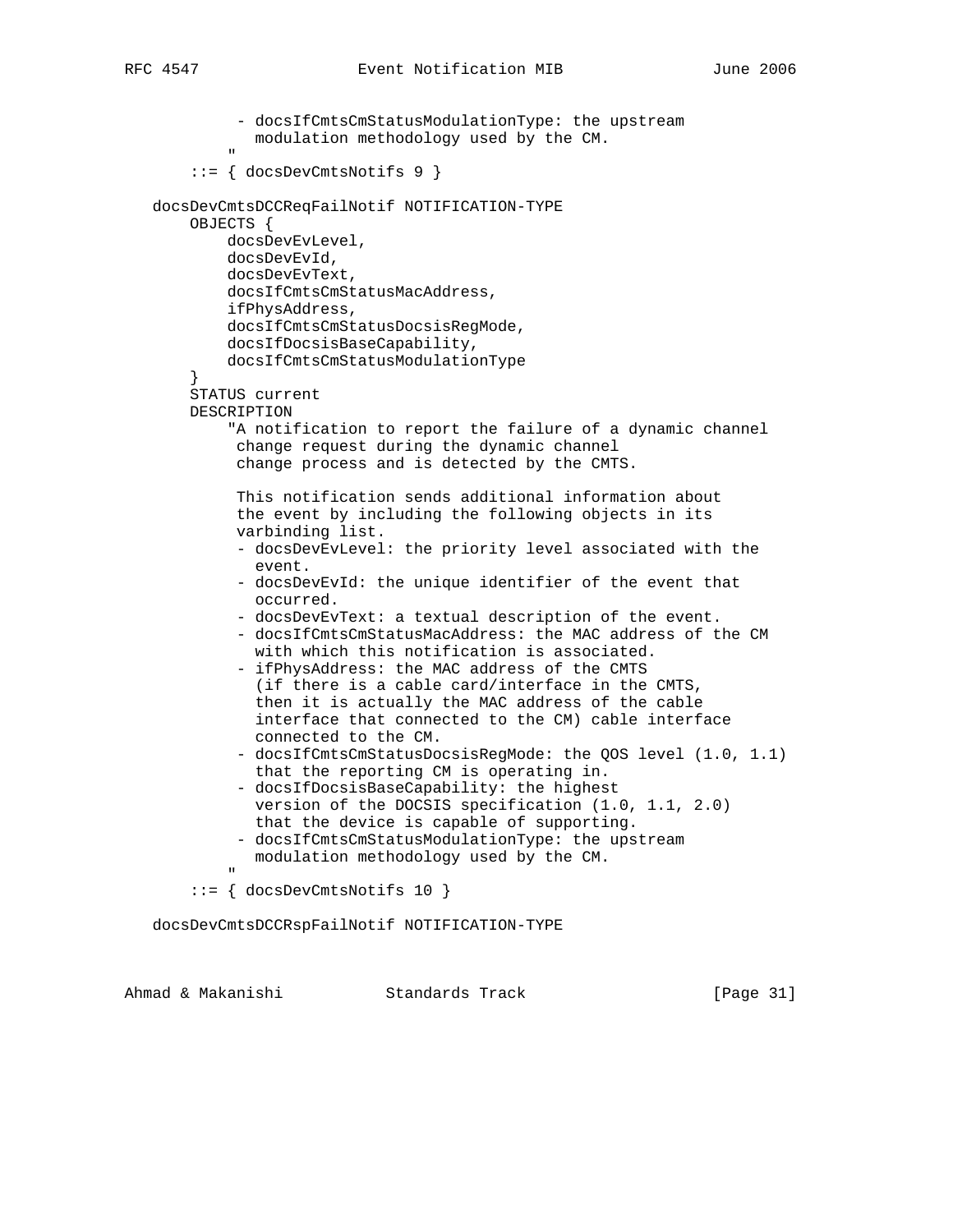```
 OBJECTS {
           docsDevEvLevel,
            docsDevEvId,
            docsDevEvText,
            docsIfCmtsCmStatusMacAddress,
            ifPhysAddress,
            docsIfCmtsCmStatusDocsisRegMode,
            docsIfDocsisBaseCapability,
            docsIfCmtsCmStatusModulationType
        }
       STATUS current
       DESCRIPTION
            "A notification to report the failure of a dynamic channel
             change response during the dynamic channel
             change process and is detected by the CMTS.
             This notification sends additional information about
             the event by including the following objects in its
             varbinding list.
             - docsDevEvLevel: the priority level associated with the
              event.
             - docsDevEvId: the unique identifier of the event that
              occurred.
             - docsDevEvText: a textual description of the event.
             - docsIfCmtsCmStatusMacAddress: the MAC address of the CM
               with which this notification is associated.
             - ifPhysAddress: the MAC address of the CMTS
               (if there is a cable card/interface in the CMTS,
               then it is actually the MAC address of the cable
               interface that connected to the CM) cable interface
              connected to the CM.
             - docsIfCmtsCmStatusDocsisRegMode: the QOS level (1.0, 1.1)
              that the reporting CM is operating in.
             - docsIfDocsisBaseCapability: the highest
              version of the DOCSIS specification (1.0, 1.1, 2.0)
               that the device is capable of supporting.
             - docsIfCmtsCmStatusModulationType: the upstream
               modulation methodology used by the CM.
 "
        ::= { docsDevCmtsNotifs 11 }
   docsDevCmtsDCCAckFailNotif NOTIFICATION-TYPE
        OBJECTS {
            docsDevEvLevel,
            docsDevEvId,
           docsDevEvText,
```

```
 docsIfCmtsCmStatusMacAddress,
```
Ahmad & Makanishi Standards Track [Page 32]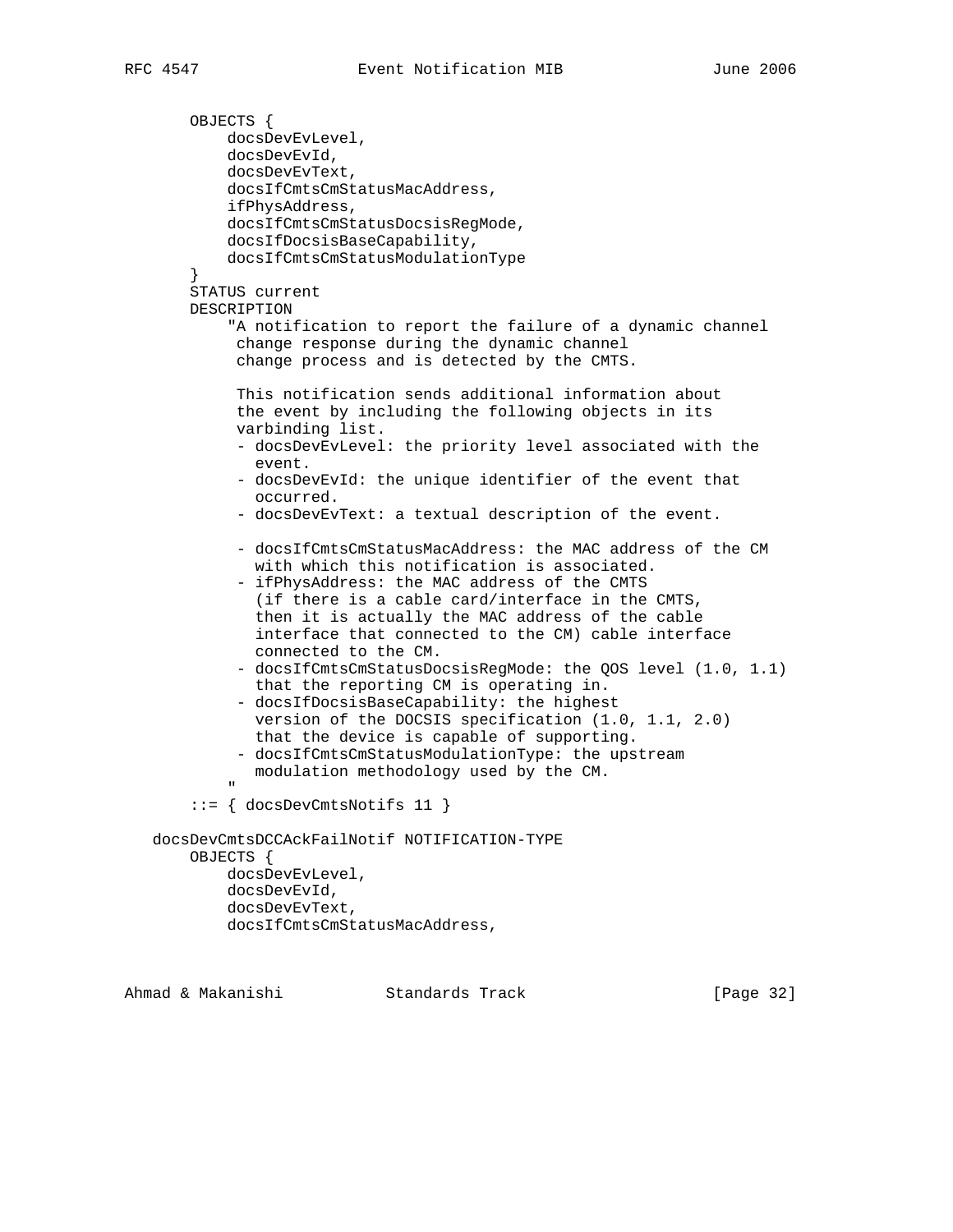```
 ifPhysAddress,
           docsIfCmtsCmStatusDocsisRegMode,
           docsIfDocsisBaseCapability,
           docsIfCmtsCmStatusModulationType
 }
       STATUS current
       DESCRIPTION
            "A notification to report the failure of a dynamic channel
             change acknowledgement during the dynamic channel
             change process and is detected by the CMTS.
             This notification sends additional information about
             the event by including the following objects in its
             varbinding list.
             - docsDevEvLevel: the priority level associated with the
               event.
             - docsDevEvId: the unique identifier of the event that
              occurred.
             - docsDevEvText: a textual description of the event.
             - docsIfCmtsCmStatusMacAddress: the MAC address of the CM
              with which this notification is associated.
             - ifPhysAddress: the MAC address of the CMTS
               (if there is a cable card/interface in the CMTS,
               then it is actually the MAC address of the cable
               interface that connected to the CM) cable interface
               connected to the CM.
             - docsIfCmtsCmStatusDocsisRegMode: the QOS level (1.0, 1.1)
               that the reporting CM is operating in.
             - docsIfDocsisBaseCapability: the highest
              version of the DOCSIS specification (1.0, 1.1, 2.0)
              that the device is capable of supporting.
             - docsIfCmtsCmStatusModulationType: the upstream
              modulation methodology used by the CM.
 "
        ::= { docsDevCmtsNotifs 12}
 --
    --Conformance definitions
- docsDevNotifConformance OBJECT IDENTIFIER
      ::= { docsDevNotifMIB 4 }
   docsDevNotifGroups OBJECT IDENTIFIER
      ::= { docsDevNotifConformance 1 }
   docsDevNotifCompliances OBJECT IDENTIFIER
      ::= { docsDevNotifConformance 2 }
   docsDevCmNotifCompliance MODULE-COMPLIANCE
       STATUS current
```
Ahmad & Makanishi Standards Track [Page 33]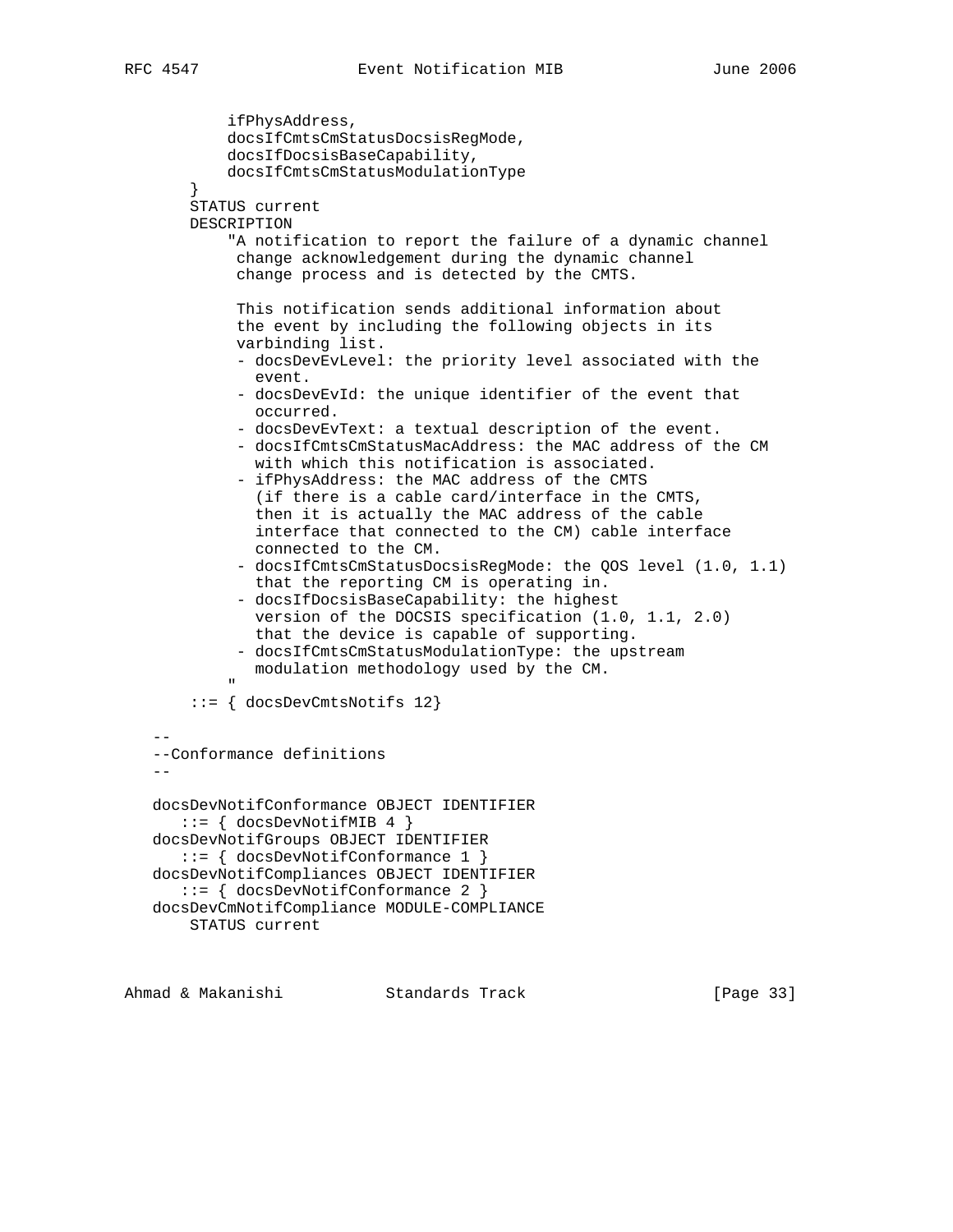```
 DESCRIPTION
        "The compliance statement for CM Notifications and Control."
       MODULE --docsDevNotif
          MANDATORY-GROUPS {
                   docsDevCmNotifControlGroup,
              docsDevCmNotificationGroup<br>}
 }
        ::= { docsDevNotifCompliances 1 }
   docsDevCmNotifControlGroup OBJECT-GROUP
       OBJECTS {
            docsDevCmNotifControl
 }
       STATUS current
       DESCRIPTION
            "This group represents objects that allow control
            over CM Notifications."
        ::= { docsDevNotifGroups 1 }
   docsDevCmNotificationGroup NOTIFICATION-GROUP
       NOTIFICATIONS {
            docsDevCmInitTLVUnknownNotif,
            docsDevCmDynServReqFailNotif,
            docsDevCmDynServRspFailNotif,
            docsDevCmDynServAckFailNotif,
            docsDevCmBpiInitNotif,
            docsDevCmBPKMNotif,
            docsDevCmDynamicSANotif,
            docsDevCmDHCPFailNotif,
            docsDevCmSwUpgradeInitNotif,
            docsDevCmSwUpgradeFailNotif,
            docsDevCmSwUpgradeSuccessNotif,
            docsDevCmSwUpgradeCVCFailNotif,
            docsDevCmTODFailNotif,
            docsDevCmDCCReqFailNotif,
            docsDevCmDCCRspFailNotif,
            docsDevCmDCCAckFailNotif
        }
       STATUS current
       DESCRIPTION
            "A collection of CM notifications providing device status
       and control."
        ::= { docsDevNotifGroups 2 }
   docsDevCmtsNotifCompliance MODULE-COMPLIANCE
       STATUS current
       DESCRIPTION
```
Ahmad & Makanishi Standards Track [Page 34]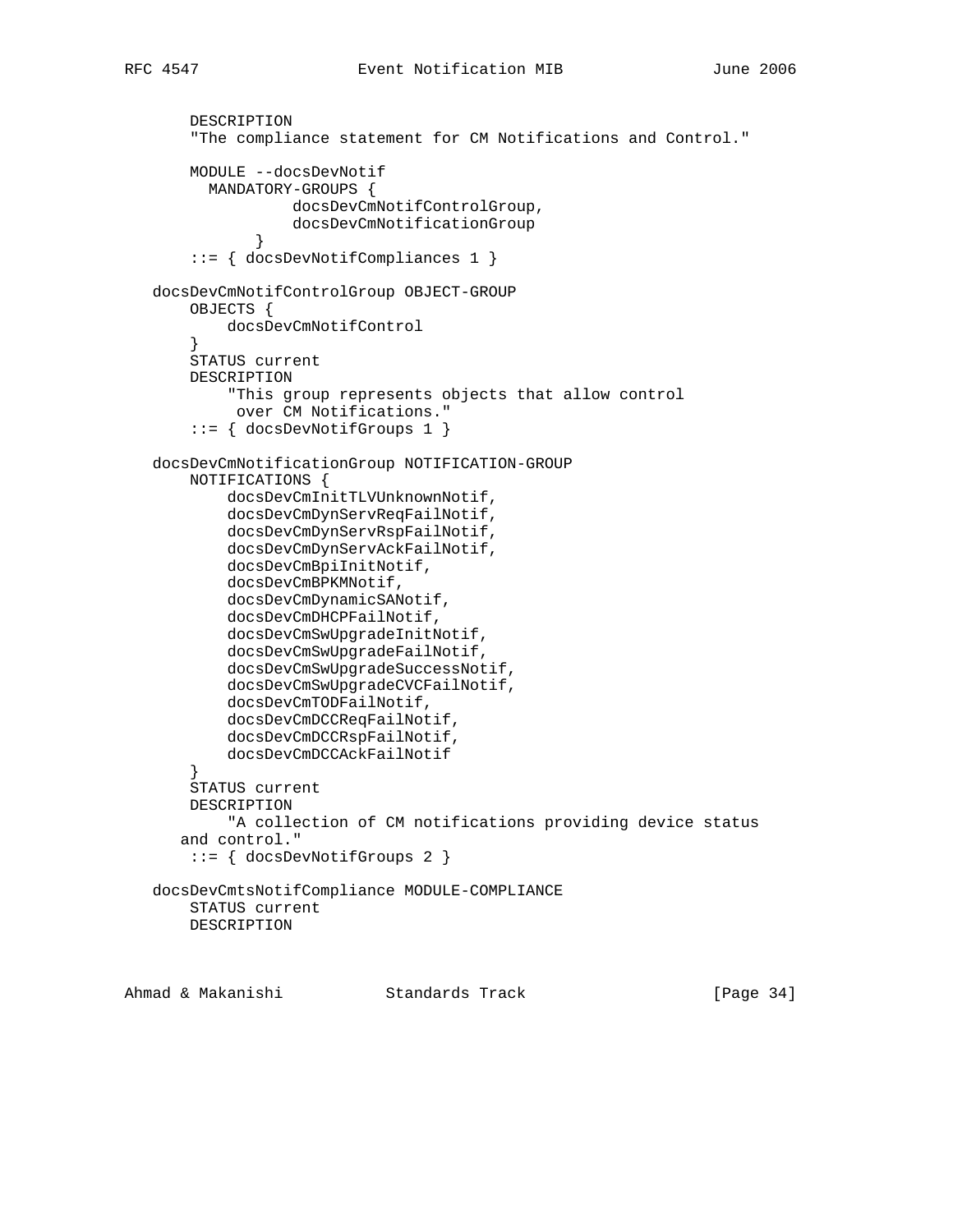```
 "The compliance statement for DOCSIS CMTS Notification
             and Control."
        MODULE --docsDevNotif
           MANDATORY-GROUPS {
              docsDevCmtsNotifControlGroup,
              docsDevCmtsNotificationGroup
 }
        ::= { docsDevNotifCompliances 2 }
   docsDevCmtsNotifControlGroup OBJECT-GROUP
        OBJECTS {
            docsDevCmtsNotifControl
        }
        STATUS current
        DESCRIPTION
            "This group represents objects that allow control
            over CMTS Notifications."
        ::= { docsDevNotifGroups 3 }
   docsDevCmtsNotificationGroup NOTIFICATION-GROUP
       NOTIFICATIONS {
            docsDevCmtsInitRegReqFailNotif,
            docsDevCmtsInitRegRspFailNotif,
           docsDevCmtsInitRegAckFailNotif ,
            docsDevCmtsDynServReqFailNotif,
            docsDevCmtsDynServRspFailNotif,
            docsDevCmtsDynServAckFailNotif,
            docsDevCmtsBpiInitNotif,
            docsDevCmtsBPKMNotif,
            docsDevCmtsDynamicSANotif,
            docsDevCmtsDCCReqFailNotif,
            docsDevCmtsDCCRspFailNotif,
            docsDevCmtsDCCAckFailNotif
        }
       STATUS current
       DESCRIPTION
            "A collection of CMTS notifications providing device
            status and control."
        ::= { docsDevNotifGroups 4 }
```
END

```
5. Contributors
```
 Thanks go to the following people, who have made significant contributions to this document: Junming Gao, Jean-Francois Mule, Dave Raftus, Pak Siripunkaw, and Rich Woundy.

Ahmad & Makanishi Standards Track [Page 35]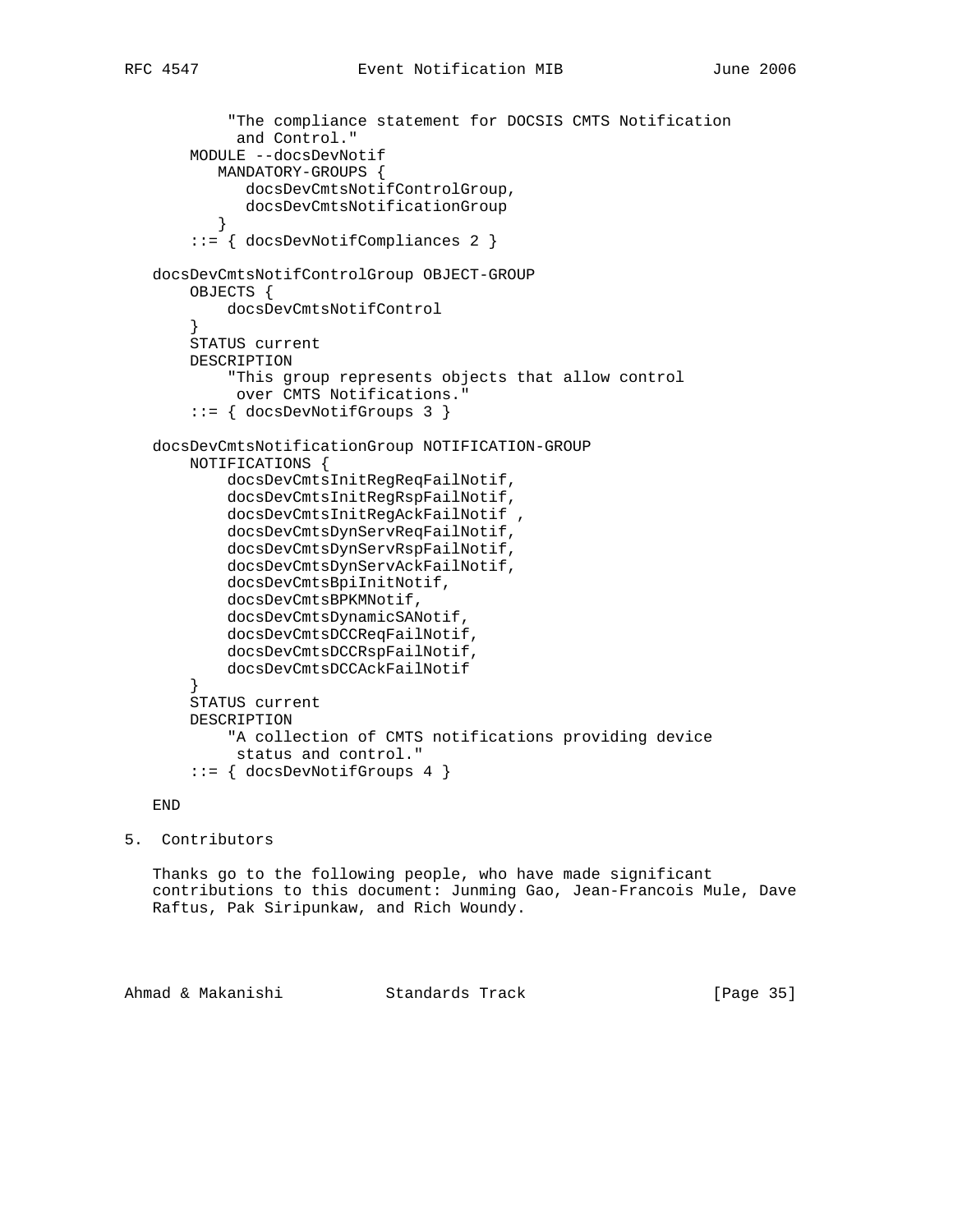# 6. Acknowledgements

 This document was produced by the IPCDN Working Group. Thanks to Harrie Hazewinkel and Bert Wijnen for their thorough review and insightful comments on this document. Special thanks to Rich Woundy, who made several valuable suggestions to improve the notifications.

## 7. Security Considerations

 There are two management objects defined in this MIB module with a MAX-ACCESS clause of read-write and/or read-create (docsDevCmNotifControl and docsDevCmtsNotifControl). Such objects may be considered sensitive or vulnerable in some network environments. The support for SET operations in a non-secure environment without proper protection can have a negative effect on network operations.

 Setting docsDevCmNotifControl or docsDevCmtsNotifControl may cause flooding of notifications, which can disrupt network service. Besides causing "flooding", changing the objects can also mean that notifications will not be emitted when one intends that to happen.

 This MIB defines a number of notification objects that send detailed information about the event that caused the generation of the notification. Information in the notification message includes: event priority, the event Id, the event message body, the CM DOCSIS capability, the CM DOCSIS QOS level, the CM DOCSIS upstream modulation type, the cable interface MAC address of the cable modem, and the cable card MAC address of the CMTS to which the modem is connected. The monitoring of these notification messages could be used to gather information about the state of the network and devices (CM and CMTS) attached to the network.

 SNMP versions prior to SNMPv3 did not include adequate security. Even if the network itself is secure (for example by using IPSec), even then there is no control as to who on the secure network is allowed to access and GET/SET (read/change/create/delete) the objects in this MIB module.

 It is RECOMMENDED that implementers consider the security features as provided by the SNMPv3 framework (see [16], section 8), including full support for the SNMPv3 cryptographic mechanisms (for authentication and privacy).

 Further, deployment of SNMP versions prior to SNMPv3 is NOT RECOMMENDED. Instead, it is RECOMMENDED to deploy SNMPv3 and to enable cryptographic security. It is then a customer/operator responsibility to ensure that the SNMP entity giving access to an

Ahmad & Makanishi Standards Track [Page 36]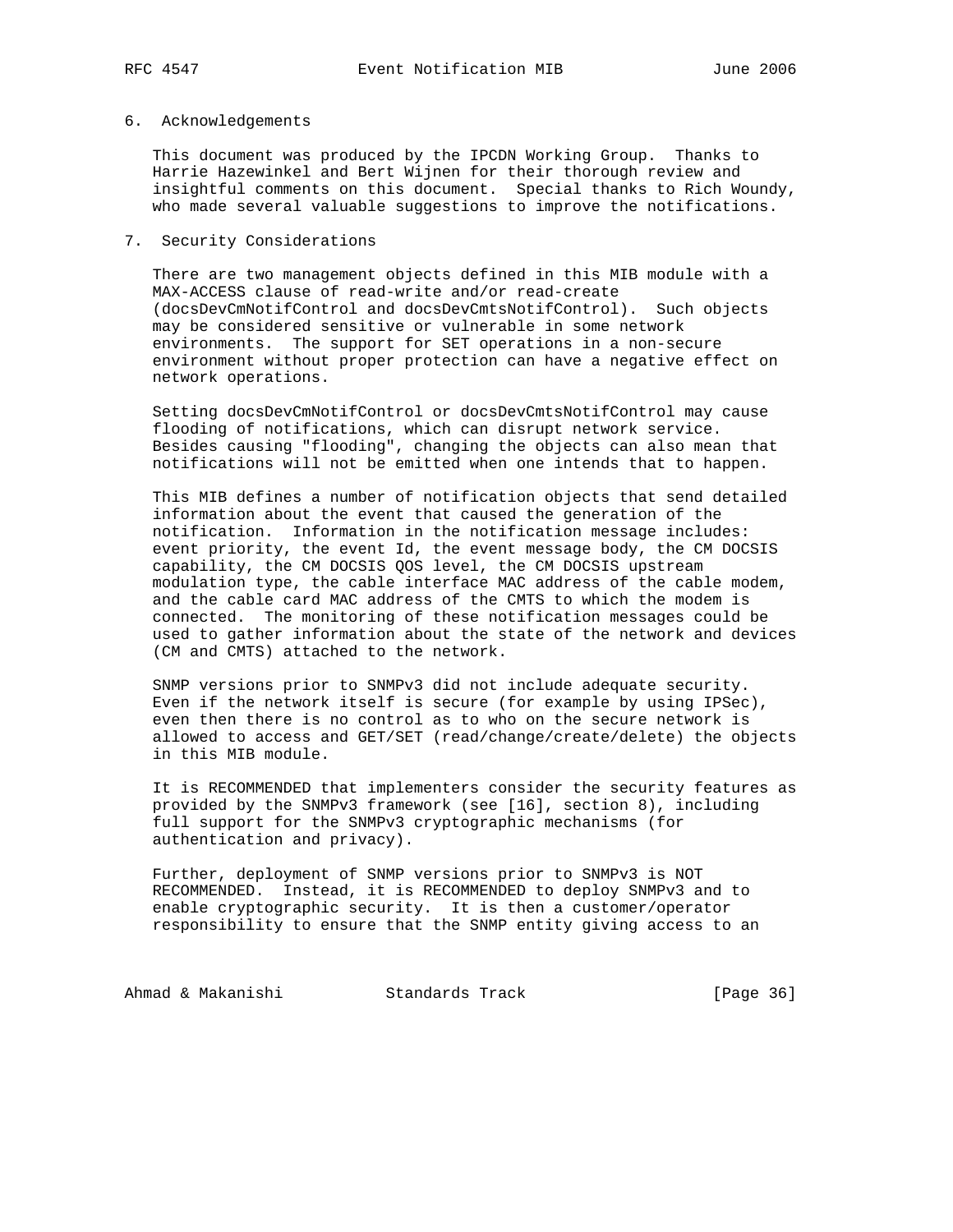instance of this MIB module is properly configured to give access to the objects only to those principals (users) that have legitimate rights to indeed GET or SET (change/create/delete) them.

8. IANA Considerations

 The MIB module defined in this document uses the following IANA assigned OBJECT IDENTIFIER values recorded in the SMI Numbers registry:

 Descriptor OBJECT IDENTIFIER value ---------- ---------------------- docsDevNotifMIB { mib-2 132 }

- 9. References
- 9.1. Normative References
	- [1] Bradner, S., "Key words for use in RFCs to Indicate Requirement Levels", BCP 14, RFC 2119, March 1997.
	- [2] McCloghrie, K., Perkins, D., and J. Schoenwaelder, "Structure of Management Information Version 2 (SMIv2)", STD 58, RFC 2578, April 1999.
	- [3] McCloghrie, K., Perkins, D., and J. Schoenwaelder, "Textual Conventions for SMIv2", STD 58, RFC 2579, April 1999.
	- [4] McCloghrie, K., Perkins, D., and J. Schoenwaelder, "Conformance Statements for SMIv2", STD 58, RFC 2580, April 1999.
	- [5] St. Johns, M., "DOCSIS Cable Device MIB Cable Device Management Information Base for DOCSIS compliant Cable Modems and Cable Modem Termination Systems", RFC 2669, August 1999.
	- [6] Raftus, D. and E. Cardona, "Radio Frequency (RF) Interface Management Information Base for Data over Cable Service Interface Specifications (DOCSIS) 2.0 Compliant RF Interfaces", RFC 4546, June 2006.
	- [7] McCloghrie, K. and F. Kastenholz, "The Interfaces Group MIB", RFC 2863, June 2000.
	- [8] SCTE Data Standards Subcommittee, "Data-Over-Cable Service Interface Specifications: DOCSIS 1.0 Baseline Privacy Interface Specification SCTE 22-2", 2002, <http://www.scte.org/standards/>.

Ahmad & Makanishi Standards Track [Page 37]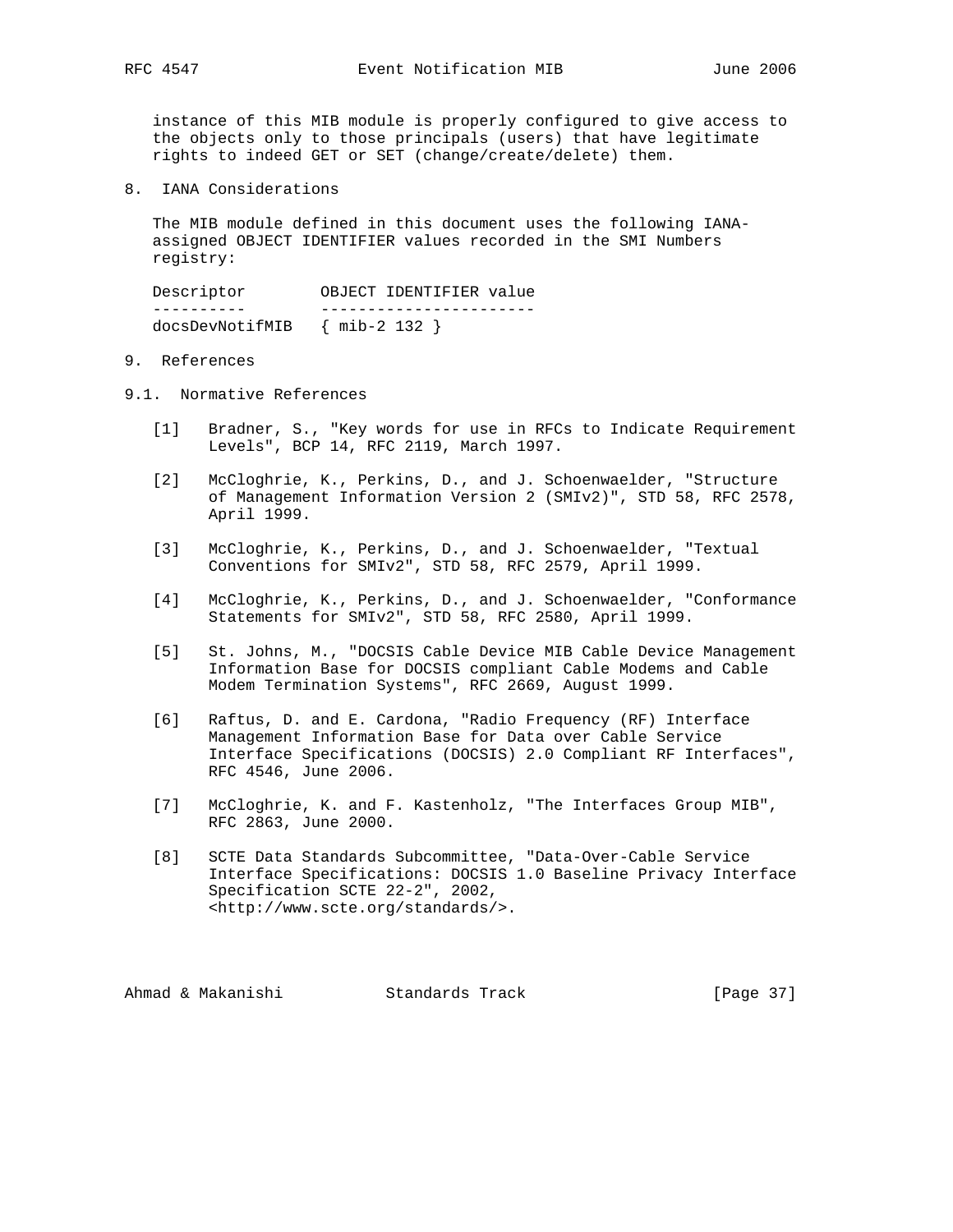- [9] CableLabs, "Baseline Privacy Plus Interface Specification SP- BPI+040407", April 2004, <http://www.cablemodem.com/specifications/>.
- [10] SCTE Data Standards Subcommittee, "Data-Over-Cable Service Interface Specifications: DOCSIS 1.0 Operations Support System Interface Specification Radio Frequency Interface SCTE 22-3", 2002, <http://www.scte.org/standards/>.
- [11] CableLabs, "Data-Over-Cable Service Interface Specifications: Operations Support System Interface Specification CM-SP- OSSIv1.1-C01-050907", September 2005, <http://www.cablemodem.com/specifications/>.
- [12] CableLabs, "Data-Over-Cable Service Interface Specifications: Operations Support System Interface Specification CM-SP- OSSIv2.0-I09-050812", August 2005, <http://www.cablemodem.com/specifications/>.
- [13] SCTE Data Standards Subcommittee, "Data-Over-Cable Service Interface Specifications: DOCSIS 1.0 Radio Frequency Interface Specification SCTE 22-1", 2002, <http://www.scte.org/standards/>.
- [14] CableLabs, "Data-Over-Cable Service Interface Specifications: Radio Frequency Interface Specification CM-SP-RFIv1.1-C01- 050907", September 2005, <http://www.cablemodem.com/specifications/>.
- [15] CableLabs, "Data-Over-Cable Service Interface Specifications: Radio Frequency Interface Specification CM-SP-RFIv2.0-I10- 051209", December 2005, <http://www.cablemodem.com/specifications/>.
- 9.2. Informative References
	- [16] Case, J., Mundy, R., Partain, D., and B. Stewart, "Introduction and Applicability Statements for Internet-Standard Management Framework", RFC 3410, December 2002.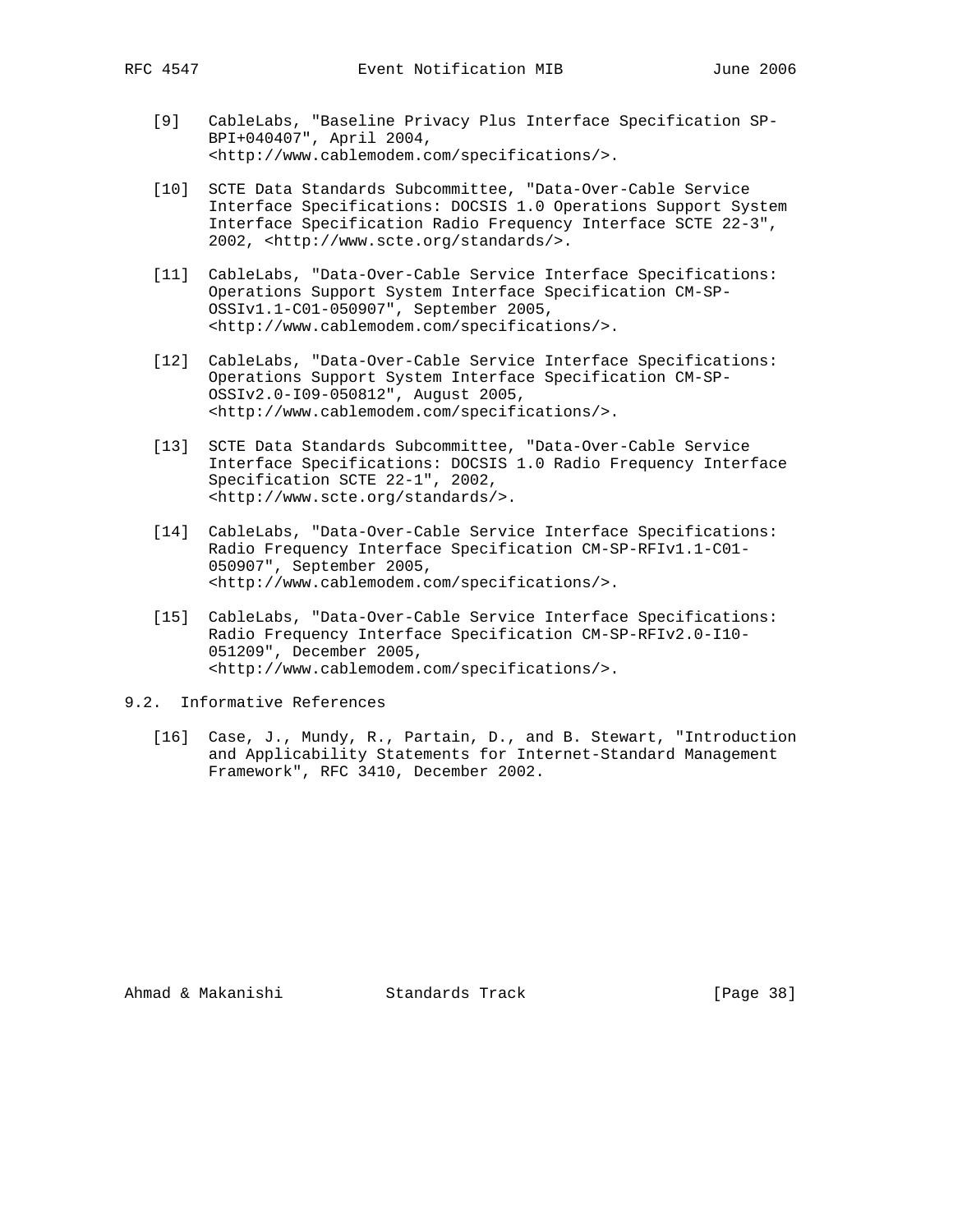Authors' Addresses

 Azlina Ahmad Cisco Systems, Inc. 170 West Tasman Drive San Jose, CA 95134 US

 Phone: 408 853 7927 EMail: azlina@cisco.com

 Greg Nakanishi Motorola 6450 Sequence Dr. San Diego, CA 92126 US

 Phone: 858 404-2366 EMail: gnakanishi@motorola.com